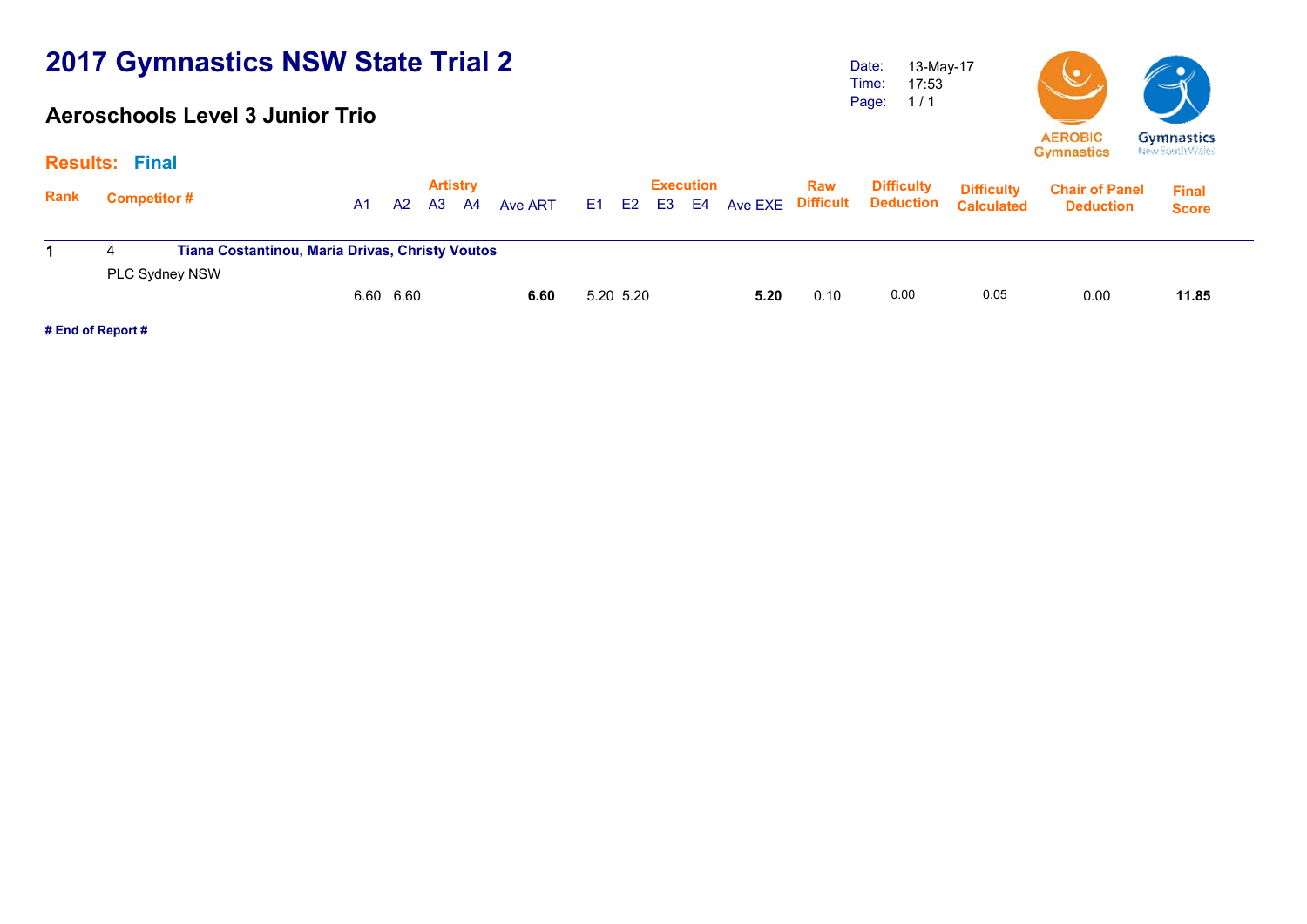#### **Aeroschools Level 4 Junior Trio**

Date: Time: Page: 13-May-17 17:54 1 / 1



|      | <b>Results: Final</b>                                                |           |                       |               |           |                                     |      |      |                                                  |                                        |                                           |                              |  |
|------|----------------------------------------------------------------------|-----------|-----------------------|---------------|-----------|-------------------------------------|------|------|--------------------------------------------------|----------------------------------------|-------------------------------------------|------------------------------|--|
| Rank | <b>Competitor#</b>                                                   | A2<br>A1  | <b>Artistry</b><br>A3 | Ave ART<br>A4 | E1 E2     | <b>Execution</b><br>E3<br><b>E4</b> |      | Raw  | <b>Difficulty</b><br>Ave EXE Difficult Deduction | <b>Difficulty</b><br><b>Calculated</b> | <b>Chair of Panel</b><br><b>Deduction</b> | <b>Final</b><br><b>Score</b> |  |
|      | Talia Tsaloukas, Tidarat Mclachan, Kiaan Harb<br>6<br>PLC Sydney NSW |           |                       |               |           |                                     |      |      |                                                  |                                        |                                           |                              |  |
|      |                                                                      | 6.60 6.60 |                       | 6.60          | 4.20 4.20 |                                     | 4.20 | 0.40 | 0.00                                             | 0.20                                   | 0.00                                      | 11.00                        |  |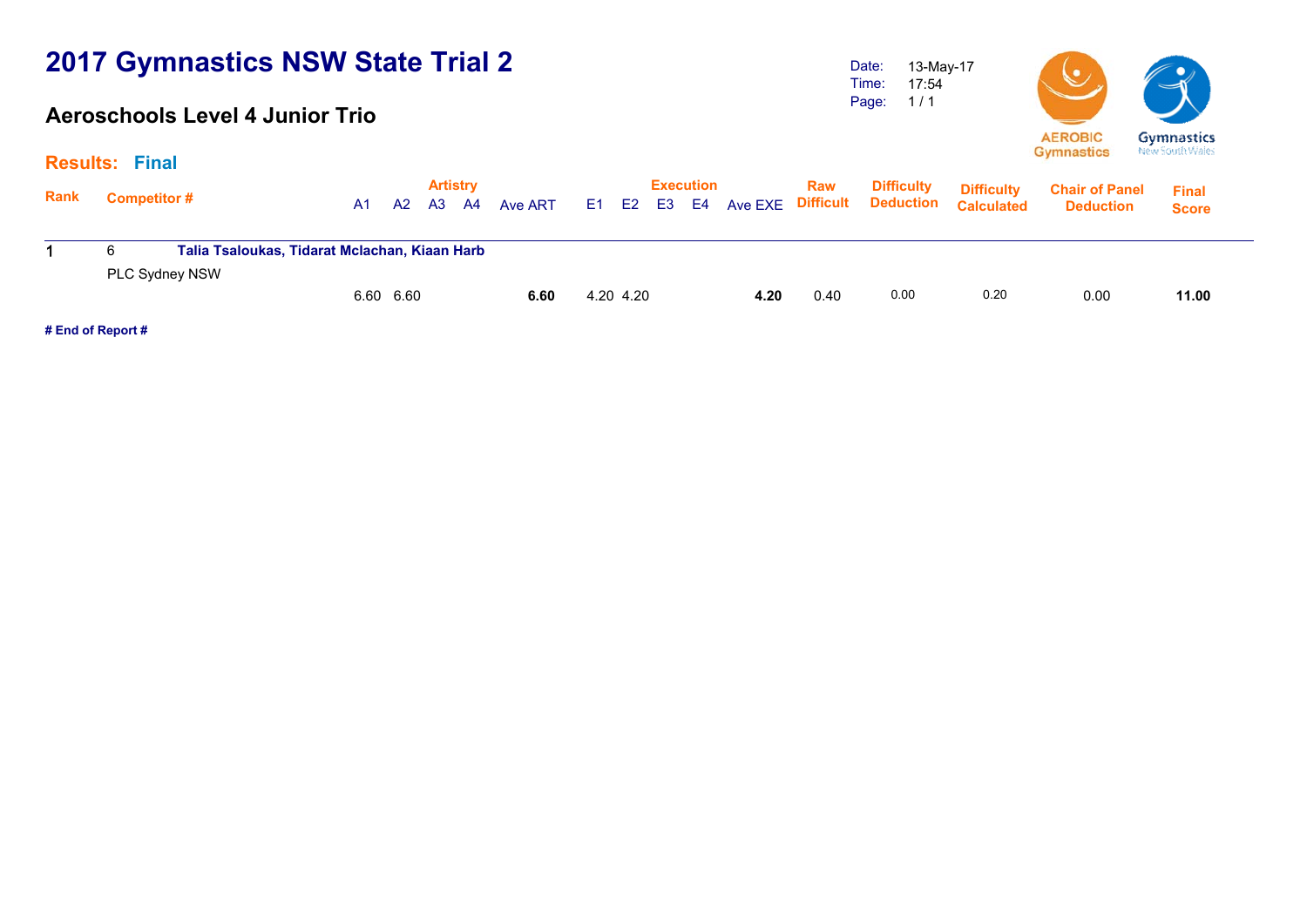### **Aeroschools Level 5 Senior Trio**

Date: Time: Page: 13-May-17 17:56 1 / 1



**Artistry Execution Rank**Execution Raw Difficulty <sub>Diffic</sub>ulty<br>A1 A2 A3 A4 Ave ART E1 E2 E3 E4 Ave EXE Difficult Deduction <sub>Calculate</sub> **Chair of Panel Deduction Results: Final Final Score Difficulty Deduction Difficulty Calculated**1 12 **Grace Kleppich, Lucy McSwiggan, Holley Courtney** PLC Sydney NSW 7.60 7.60 **7.60** 6.00 6.00 **6.00** 2.60 0.00 1.30 0.00 **14.90**14.90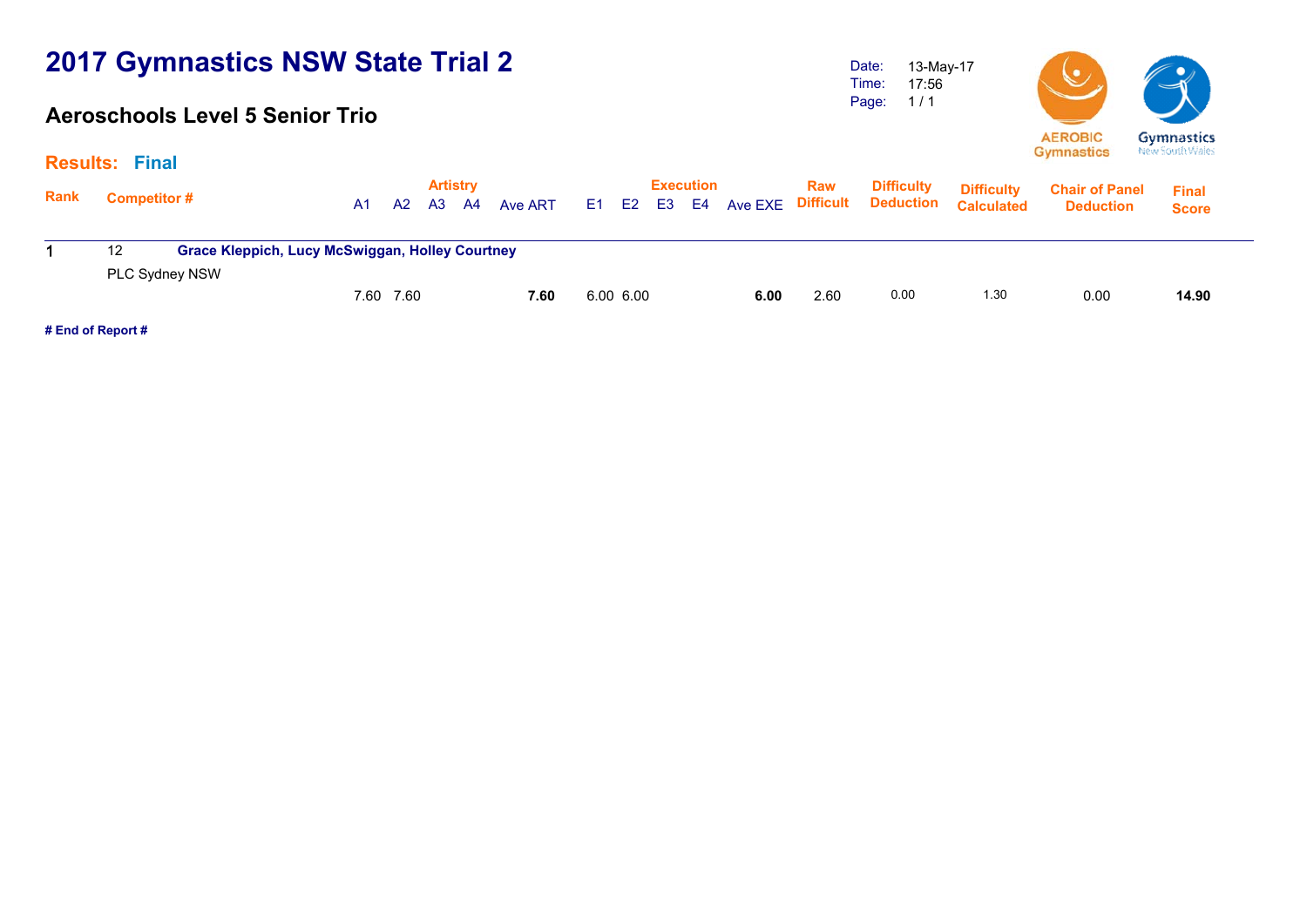### **AeroDance Junior Individual**

Date: Time: Page: 13-May-17 18:07 1 / 1



**Artistry Execution Rank**Execution Raw Difficulty <sub>Diffic</sub>ulty<br>A1 A2 A3 A4 Ave ART E1 E2 E3 E4 Ave EXE Difficult Deduction <sub>Calculate</sub> **Chair of Panel DeductionDeduction Deduction Results: FinalFinal Score Difficulty Difficulty Calculated**1 235 **Amy Waters** Sydney West Gymsports 6.70 6.70 **6.706.70** 8.40 **8.40 8.40** 0.00 **0.00 0.00 0.00 0.00** 15.10 2 233 **Jessica Naman** Sydney West Gymsports 7.00 7.00 **7.007.00** 8.10 8.10 **8.10** 0.00 0.00 0.00 0.00 0.00 15.10 3 231 **Patricia Siriphan** Sydney West Gymsports 6.80 6.80 **6.80** 8.00 8.00 **8.00** 0.00 0.00 0.00 0.00 **14.80**14.80 4 229 **Siko Mkandhla** Kinetic Force Fitness 6.90 6.90 **6.906.90** 7.90 7.90 0.00 0.00 0.00 0.20 14.60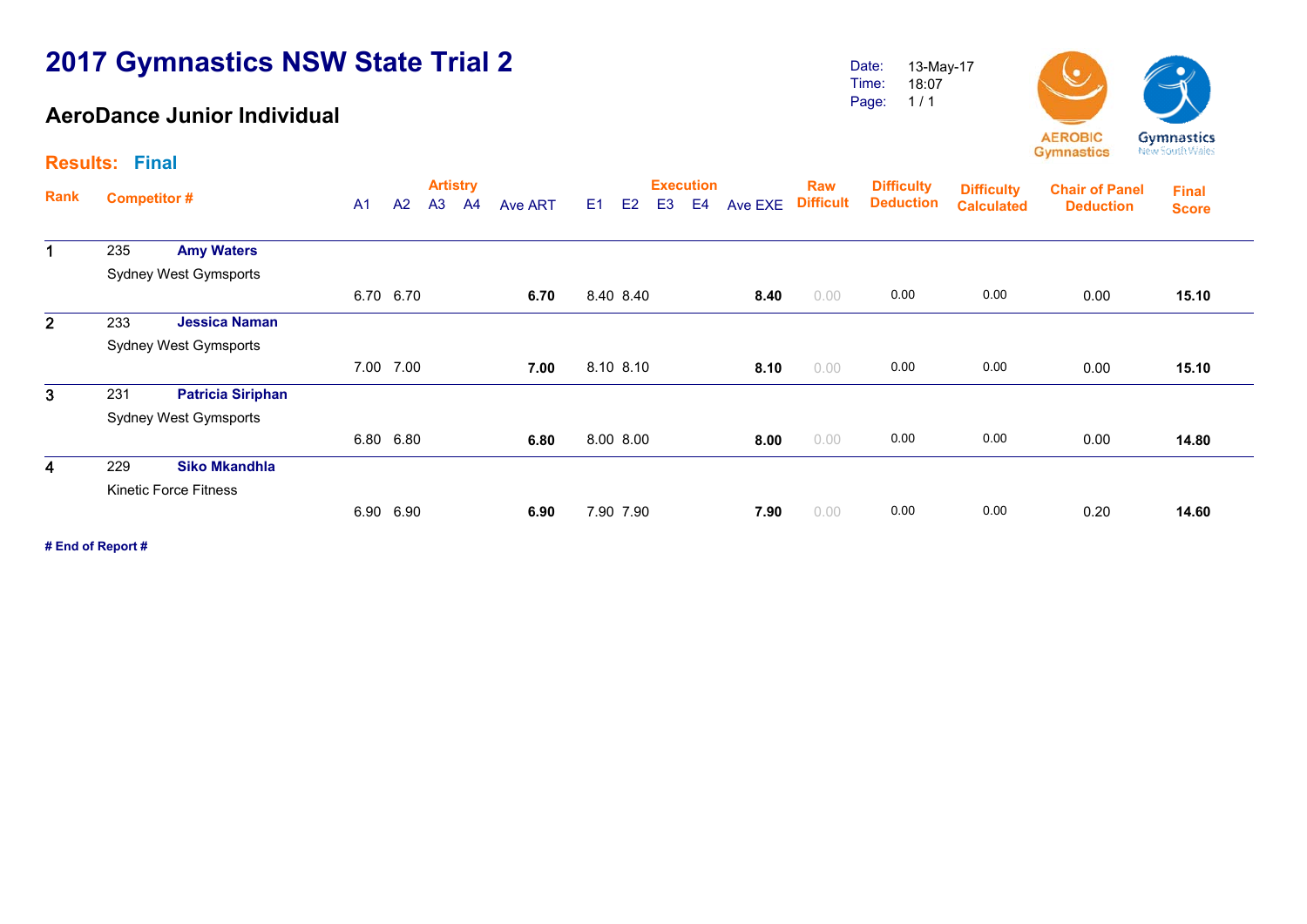### **AeroDance Junior Trio**

Date: Time: Page: 13-May-17 18:04 1 / 1



|             | <b>Results: Final</b>                               |    |           |    |                              |         |           |    |                        |      |      |                   |                                                             |                                           |                              |  |
|-------------|-----------------------------------------------------|----|-----------|----|------------------------------|---------|-----------|----|------------------------|------|------|-------------------|-------------------------------------------------------------|-------------------------------------------|------------------------------|--|
| <b>Rank</b> | <b>Competitor #</b>                                 | A1 | A2        | A3 | <b>Artistry</b><br><b>A4</b> | Ave ART | E1 E2     | E3 | <b>Execution</b><br>E4 |      | Raw  | <b>Difficulty</b> | <b>Difficulty</b><br>Ave EXE Difficult Deduction Calculated | <b>Chair of Panel</b><br><b>Deduction</b> | <b>Final</b><br><b>Score</b> |  |
|             | Amy Waters, Patricia Siriphan, Jessica Naman<br>205 |    |           |    |                              |         |           |    |                        |      |      |                   |                                                             |                                           |                              |  |
|             | Sydney West Gymsports                               |    | 6.70 6.70 |    |                              | 6.70    | 8.30 8.30 |    |                        | 8.30 | 0.00 | 0.00              | 0.00                                                        | 0.00                                      | 15.00                        |  |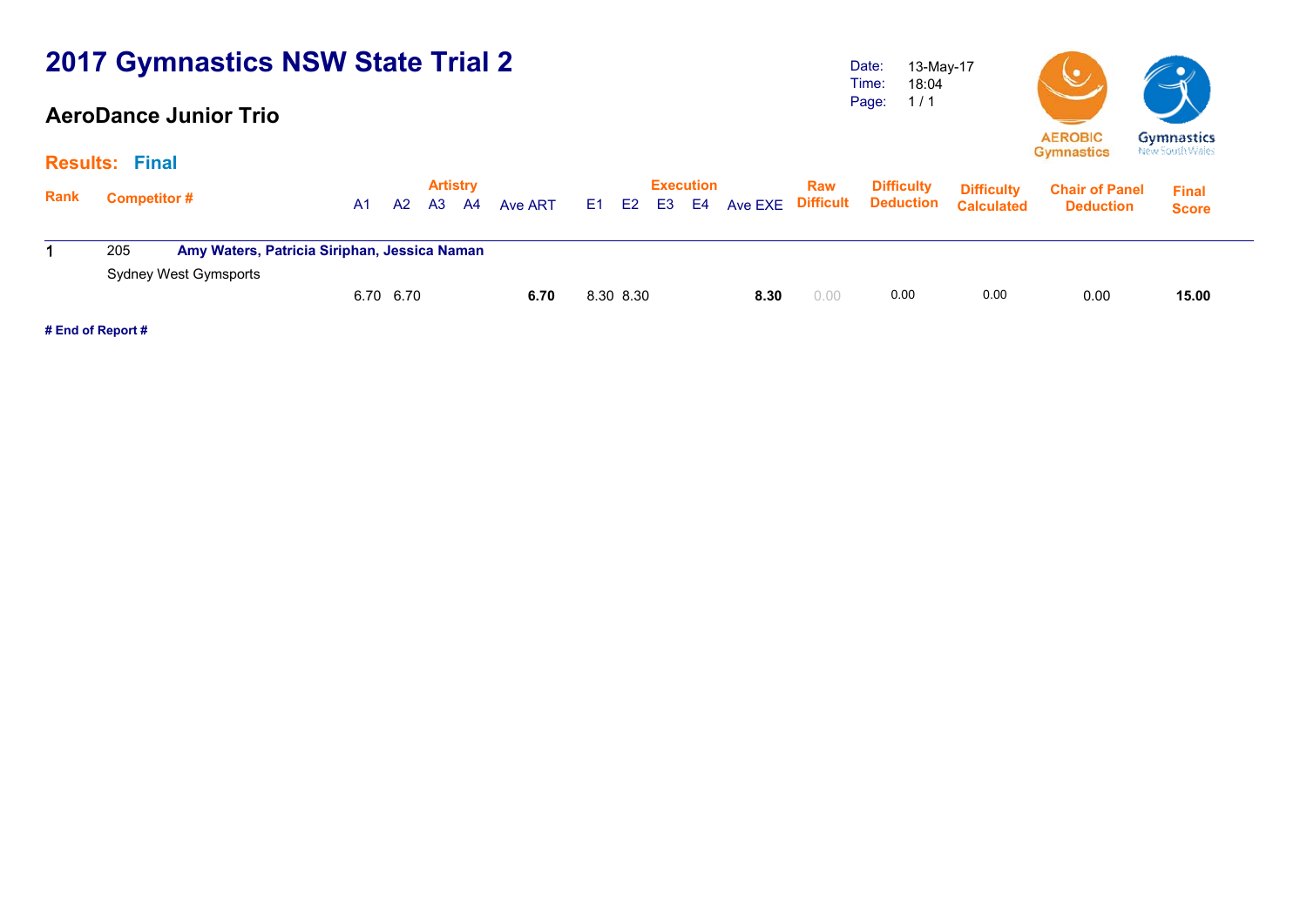### **AeroDance Intermediate Individual**

18:07



**Artistry Execution Rank**Execution Raw Difficulty <sub>Diffic</sub>ulty<br>A1 A2 A3 A4 Ave ART E1 E2 E3 E4 Ave EXE Difficult Deduction <sub>Calculate</sub> **Chair of Panel Deduction Results: Final Final ScoreDifficulty Deduction Difficulty Calculated**1 211 **Juliah Tolentino** Kinetic Force Fitness8.20 8.20 **8.20** 9.00 9.00 **9.00** 0.00 0.00 0.00 0.00 **17.20**17.20 2 217 **Nikita Lloyd** PLC Sydney NSW 7.50 7.50 **7.507.50** 8.90 8.90 **8.90 8.90** 0.00 0.00 0.00 0.00 0.00 16.40 3 223 **Gabriella Porreca** Kinetic Force Fitness 8.00 8.00 **8.008.00 8.30 8.30 <b>8.30 8.30** 0.00 **0.00 0.00 0.00 0.00 0.00** 16.30 4 225 **Taylah Woods** Sydney West Gymsports 7.40 7.40 **7.407.40** 8.80 8.80 **8.80** 0.00 0.00 0.00 0.00 0.00 16.20 5 219 **Elisabeth Kidane** Sydney West Gymsports 7.30 7.30 **7.307.30** 8.50 8.50 **8.50** 0.00 0.00 0.00 0.00 0.00 15.80 6 215 **Isabella McDonald** North Coast Gymnastics 7.00 7.00 **7.007.00** 8.70 8.70 **8.70 0.00 0.00 0.00 0.00 0.00** 15.70

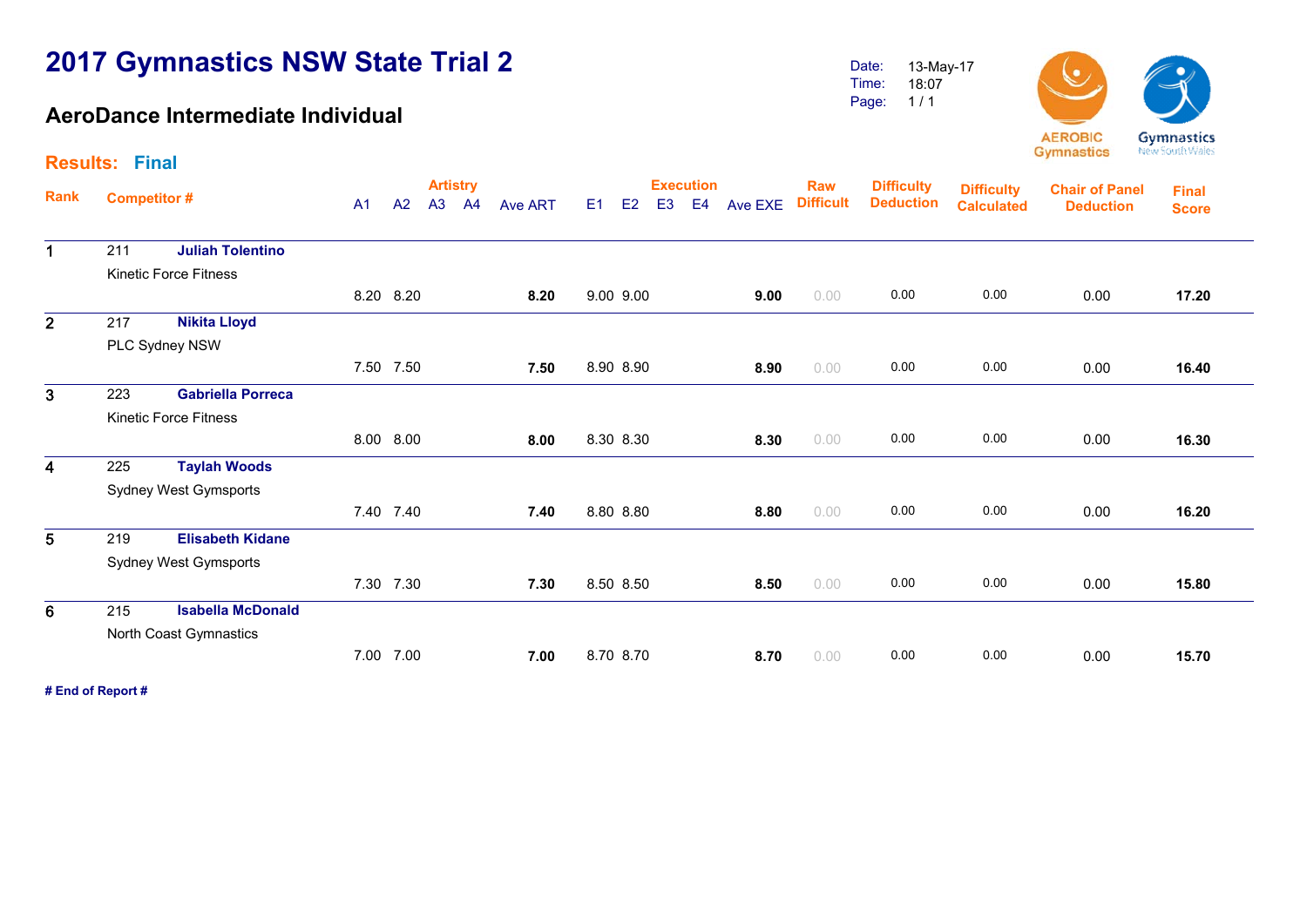#### **AeroDance Intermediate Trio**

Date: Time: Page: 13-May-17 18:03 1 / 1



|             | <b>Results: Final</b>                                                             |     |           |    |                         |         |           |    |                        |                   |            |                                       |                                        |                                           |                              |  |
|-------------|-----------------------------------------------------------------------------------|-----|-----------|----|-------------------------|---------|-----------|----|------------------------|-------------------|------------|---------------------------------------|----------------------------------------|-------------------------------------------|------------------------------|--|
| <b>Rank</b> | <b>Competitor#</b>                                                                | A1. | A2        | A3 | <b>Artistry</b><br>- A4 | Ave ART | E1 E2     | E3 | <b>Execution</b><br>E4 | Ave EXE Difficult | <b>Raw</b> | <b>Difficulty</b><br><b>Deduction</b> | <b>Difficulty</b><br><b>Calculated</b> | <b>Chair of Panel</b><br><b>Deduction</b> | <b>Final</b><br><b>Score</b> |  |
|             | <b>Madison Swan, Madison Rogers, Nikita Lloyd</b><br>203<br><b>PLC Sydney NSW</b> |     |           |    |                         |         |           |    |                        |                   |            |                                       |                                        |                                           |                              |  |
|             |                                                                                   |     | 7.80 7.80 |    |                         | 7.80    | 8.80 8.80 |    |                        | 8.80              | 0.00       | 0.00                                  | 0.00                                   | 0.10                                      | 16.50                        |  |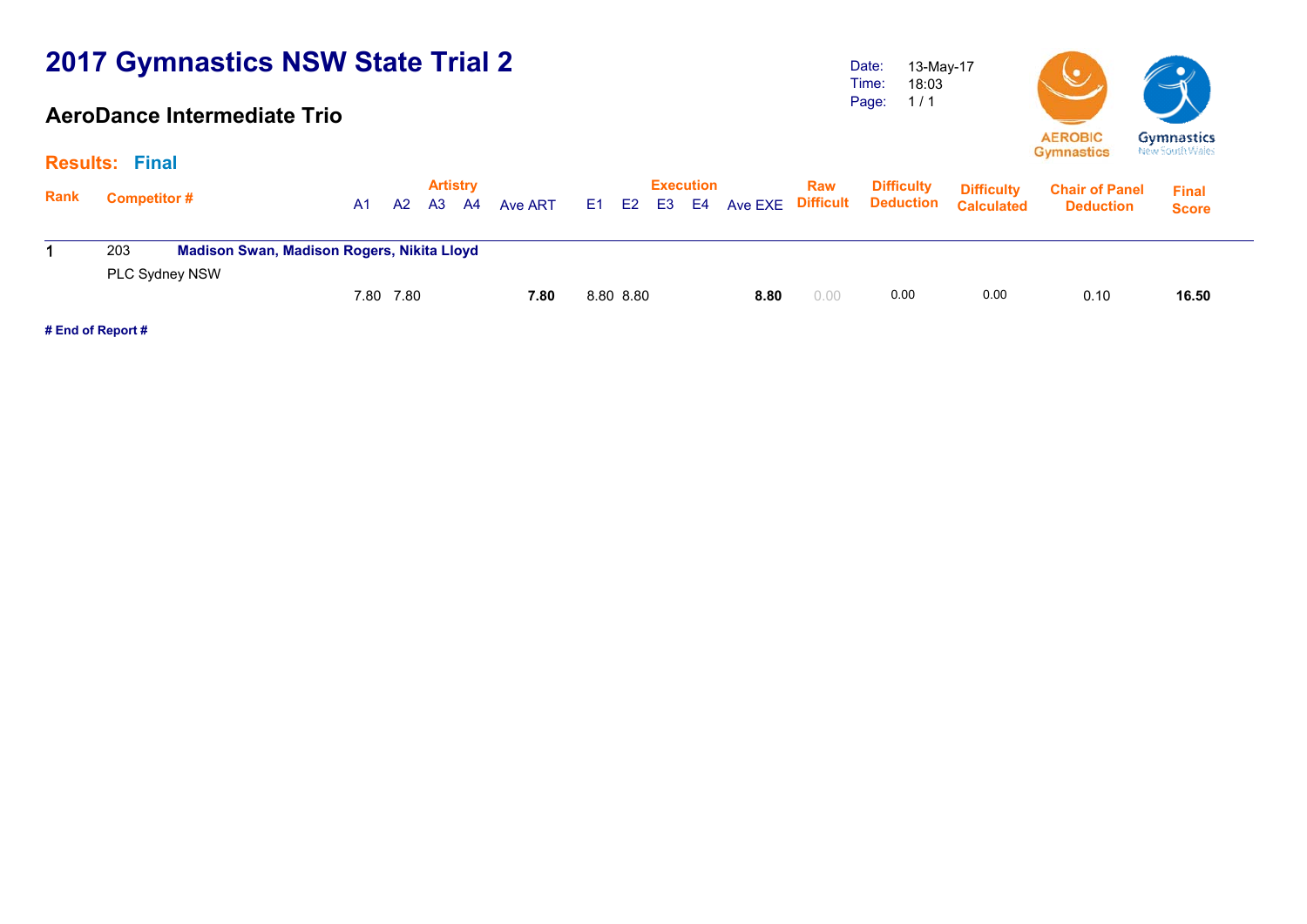### **AeroDance Intermediate Team**

Date: Time: Page: 13-May-17 18:05 1 / 1



**Gymnastics** New South Wales

|             | <b>Results: Final</b>                                                                                   |                 |                                    |                                   |                             |                                          |                                        | $-$ , $-$ , $-$ , $-$ , $-$ , $-$ , $-$ , $-$ , $-$ , $-$ , $-$ , $-$ , $-$ , $-$ , $-$ , $-$ , $-$ , $-$ , $-$ , $-$ , $-$ , $-$ , $-$ , $-$ , $-$ , $-$ , $-$ , $-$ , $-$ , $-$ , $-$ , $-$ , $-$ , $-$ , $-$ , $-$ , $-$ , |                              |
|-------------|---------------------------------------------------------------------------------------------------------|-----------------|------------------------------------|-----------------------------------|-----------------------------|------------------------------------------|----------------------------------------|-------------------------------------------------------------------------------------------------------------------------------------------------------------------------------------------------------------------------------|------------------------------|
| <b>Rank</b> | <b>Competitor#</b>                                                                                      | A2<br>A3<br>A1. | <b>Artistry</b><br>Ave ART<br>- A4 | Execution<br>E2<br>E <sub>1</sub> | <b>Raw</b><br>E3 E4 Ave EXE | <b>Difficulty</b><br>Difficult Deduction | <b>Difficulty</b><br><b>Calculated</b> | <b>Chair of Panel</b><br><b>Deduction</b>                                                                                                                                                                                     | <b>Final</b><br><b>Score</b> |
|             | Keziah Carating, Jordan Brett, Ruby Clarke, Elisabeth Kidane, Tiana Yan<br>207<br>Sydney West Gymsports |                 |                                    |                                   |                             |                                          |                                        |                                                                                                                                                                                                                               |                              |
|             |                                                                                                         | 7.50 7.50       | 7.50                               | 8.60 8.60                         | 0.00<br>8.60                | 0.00                                     | 0.00                                   | 0.00                                                                                                                                                                                                                          | 16.10                        |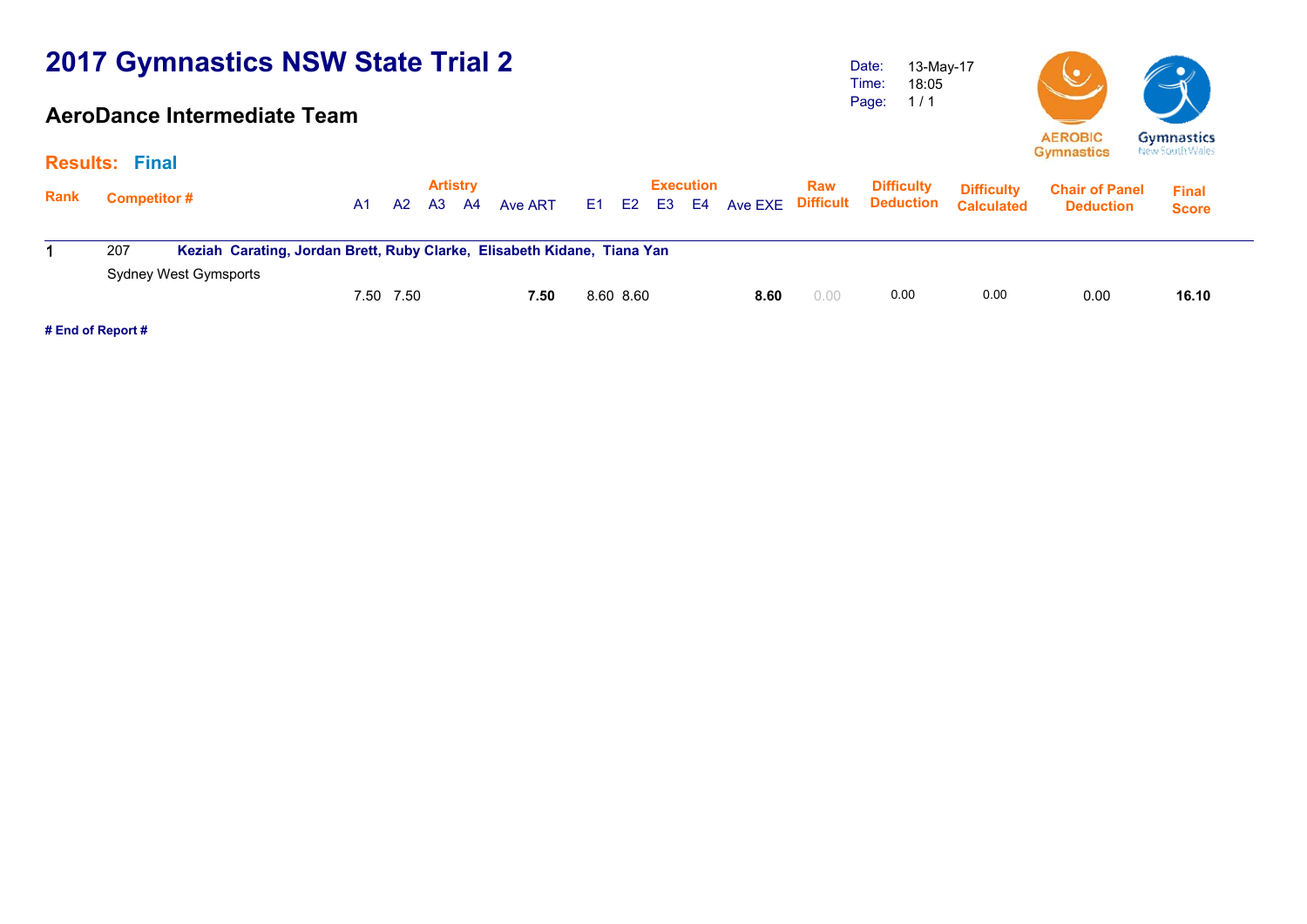#### **AeroDance Senior Individual Female**

Date: Time: Page: 13-May-17 18:06 1 / 1



| <b>Results: Final</b>        |                |    |    |           |                 |  |       |           |       |                  |                   |                                        |                                           |                              |  |
|------------------------------|----------------|----|----|-----------|-----------------|--|-------|-----------|-------|------------------|-------------------|----------------------------------------|-------------------------------------------|------------------------------|--|
| <b>Competitor #</b>          | A <sub>1</sub> | A2 | A3 | A4        | Ave ART         |  |       |           |       | <b>Raw</b>       | <b>Difficulty</b> | <b>Difficulty</b><br><b>Calculated</b> | <b>Chair of Panel</b><br><b>Deduction</b> | <b>Final</b><br><b>Score</b> |  |
| 209<br><b>Nicola Pithers</b> |                |    |    |           |                 |  |       |           |       |                  |                   |                                        |                                           |                              |  |
|                              |                |    |    |           | 7.40            |  |       |           | 8.80  | 0.00             | 0.00              | 0.00                                   | 0.00                                      | 16.20                        |  |
|                              | PLC Sydney NSW |    |    | 7.40 7.40 | <b>Artistry</b> |  | E1 E2 | 8.80 8.80 | E3 E4 | <b>Execution</b> |                   |                                        | <b>Ave EXE Difficult Deduction</b>        |                              |  |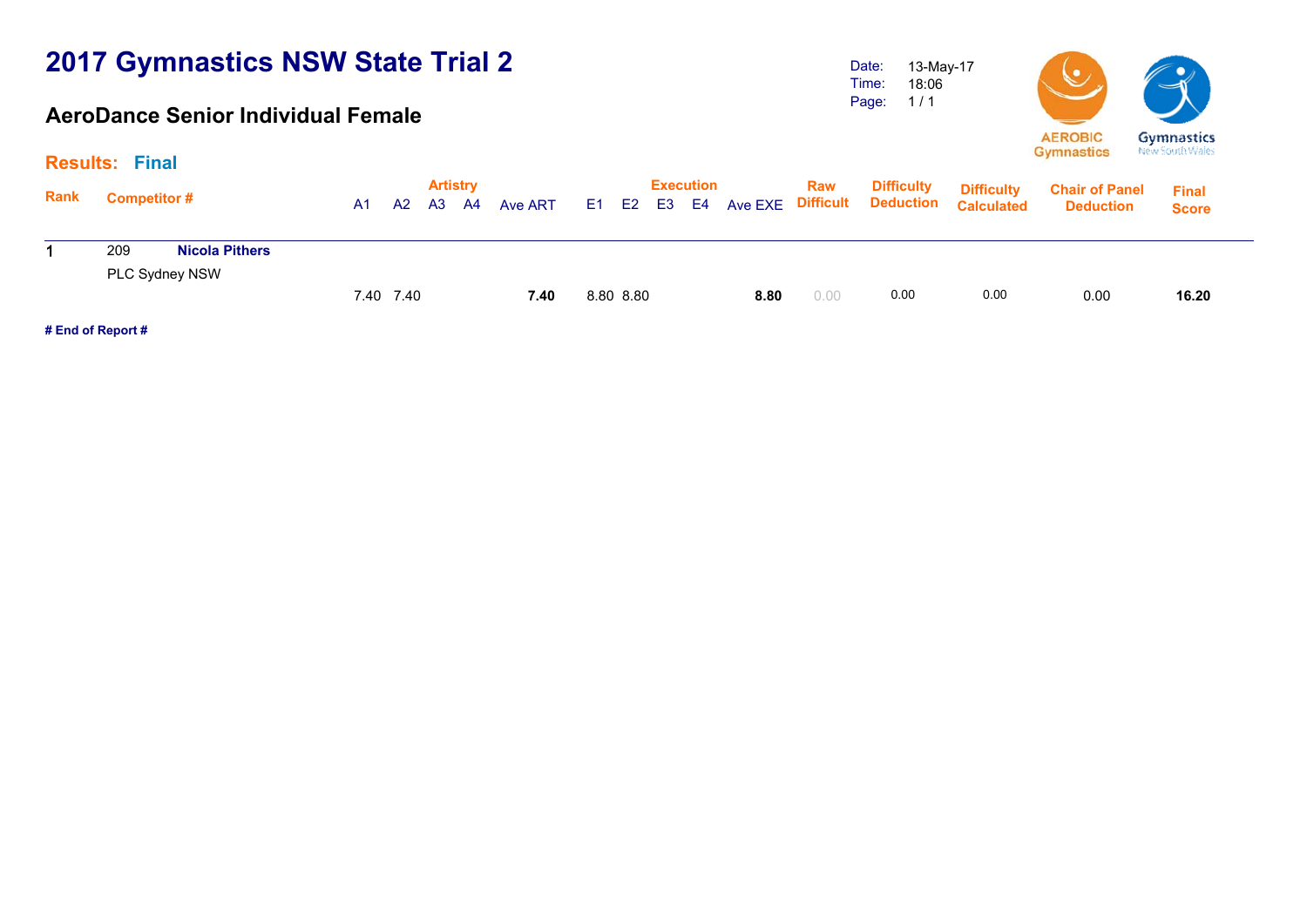### **Level 3 Junior Individual**

1

2

 $\overline{3}$ 

4

5

6

 $\overline{7}$ 

Date: Time:Page: 13-May-17 18:02 1 / 2



**Artistry Execution Rank**Execution Raw Difficulty <sub>Diffic</sub>ulty<br>A1 A2 A3 A4 Ave ART E1 E2 E3 E4 Ave EXE Difficult Deduction <sub>Calculate</sub> **Chair of Panel DeductionResults: FinalFinal ScoreDifficulty DeductionDifficulty Calculated** 222 **Lila-Rose Kamar** Sydney West Gymsports 7.90 7.90 **7.90** 7.20 7.50 **7.35** 0.90 0.00 0.45 0.00 **15.70**15.70 218 **Kate Devine** Non Stop Dance Company 8.10 8.10 **8.10** 7.60 7.10 **7.35** 0.50 0.00 0.25 0.00 **15.70** 202 **Abygail Mills** Non Stop Dance Company 7.90 7.90 **7.90** 7.00 7.60 **7.30** 0.70 0.00 0.35 0.00 **15.55**15.55 208 **Phoebe McDonald** North Coast Gymnastics 7.60 7.60 **7.60** 7.00 7.40 **7.20** 0.70 0.00 0.35 0.00 **15.15**15.15 210 **Sara McDonald** North Coast Gymnastics 7.70 7.70 **7.70** 6.90 6.70 **6.80** 0.70 0.00 0.35 0.00 **14.85**14.85 214 **Taylor Icanovski** Oatley RSL Youth club 7.50 7.50 **7.50** 6.40 6.20 **6.30** 0.70 0.00 0.35 0.00 **14.15**14.15 224 **Sophie Yenson**

Oatley RSL Youth club 7.50 7.50 **7.507.50** 6.90 6.60 **6.75** 0.60 0.00 0.30 0.50 14.05 8 206 **Jessica Bourne** Oatley RSL Youth club 6.80 6.80 **6.80**6.40 6.80 **6.60** 0.50 0.00 0.25 0.00 **13.65**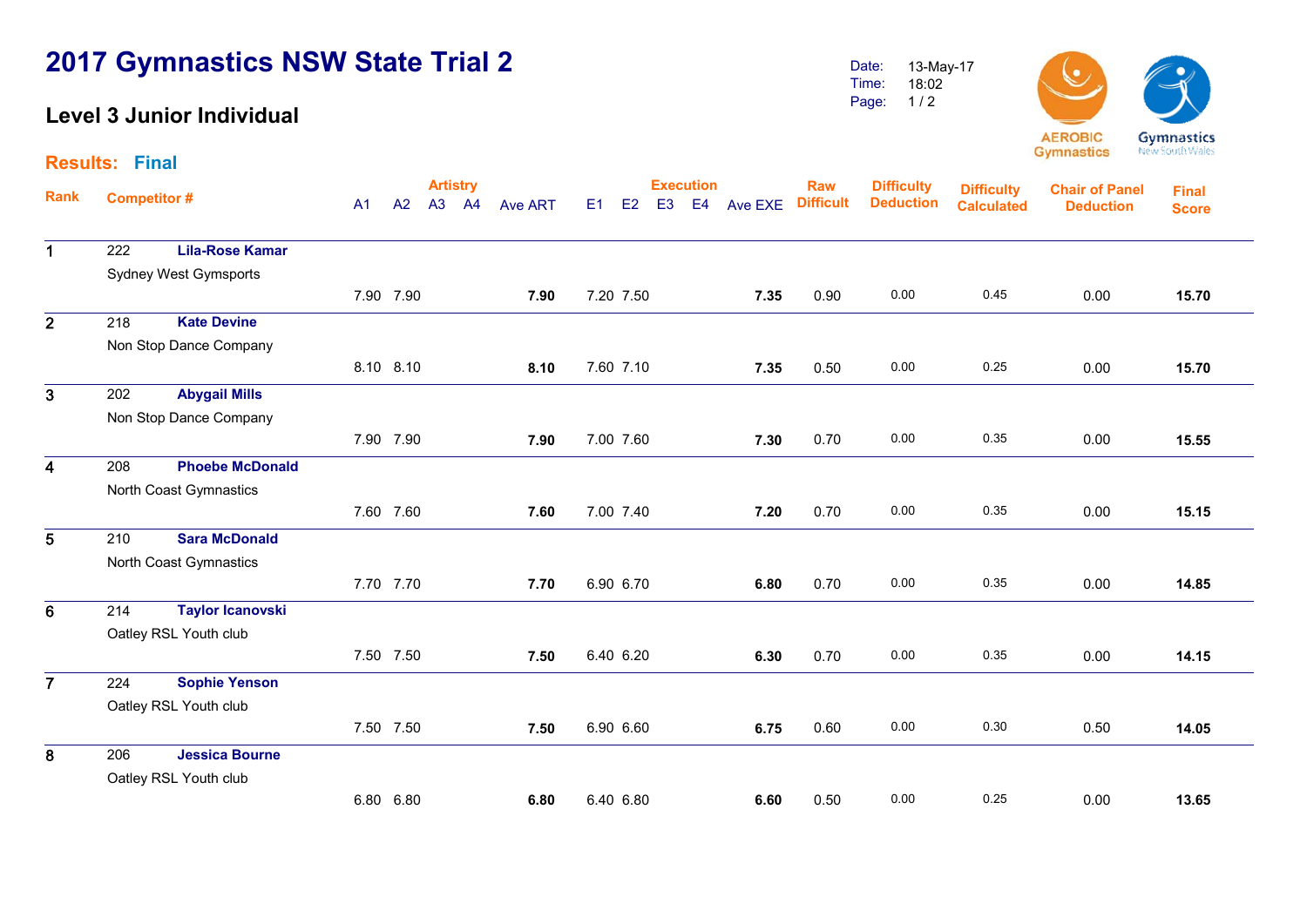### **Level 3 Junior Individual**

Date: Time: Page: 13-May-17 18:02 2 / 2



**Artistry Execution Rank**Execution Raw Difficulty <sub>Diffic</sub>ulty<br>A1 A2 A3 A4 Ave ART E1 E2 E3 E4 Ave EXE Difficult Deduction <sub>Calculate</sub> **Chair of Panel Deduction Final Score Difficulty Deduction Difficulty Calculated** $\overline{9}$  216 **Sarah Debono** Sabrina @ Kinetic Force Fitness 7.10 7.10 **7.10** 5.80 6.00 **5.90** 0.70 0.00 0.35 0.00 **13.35**13.35  $\overline{10}$  220 **Albertina Oraha** Sabrina @ Kinetic Force Fitness 6.80 6.80 **6.80** 6.00 5.60 **5.80** 0.60 0.00 0.30 0.00 **12.90**12.90

**# End of Report #**

**Results: Final**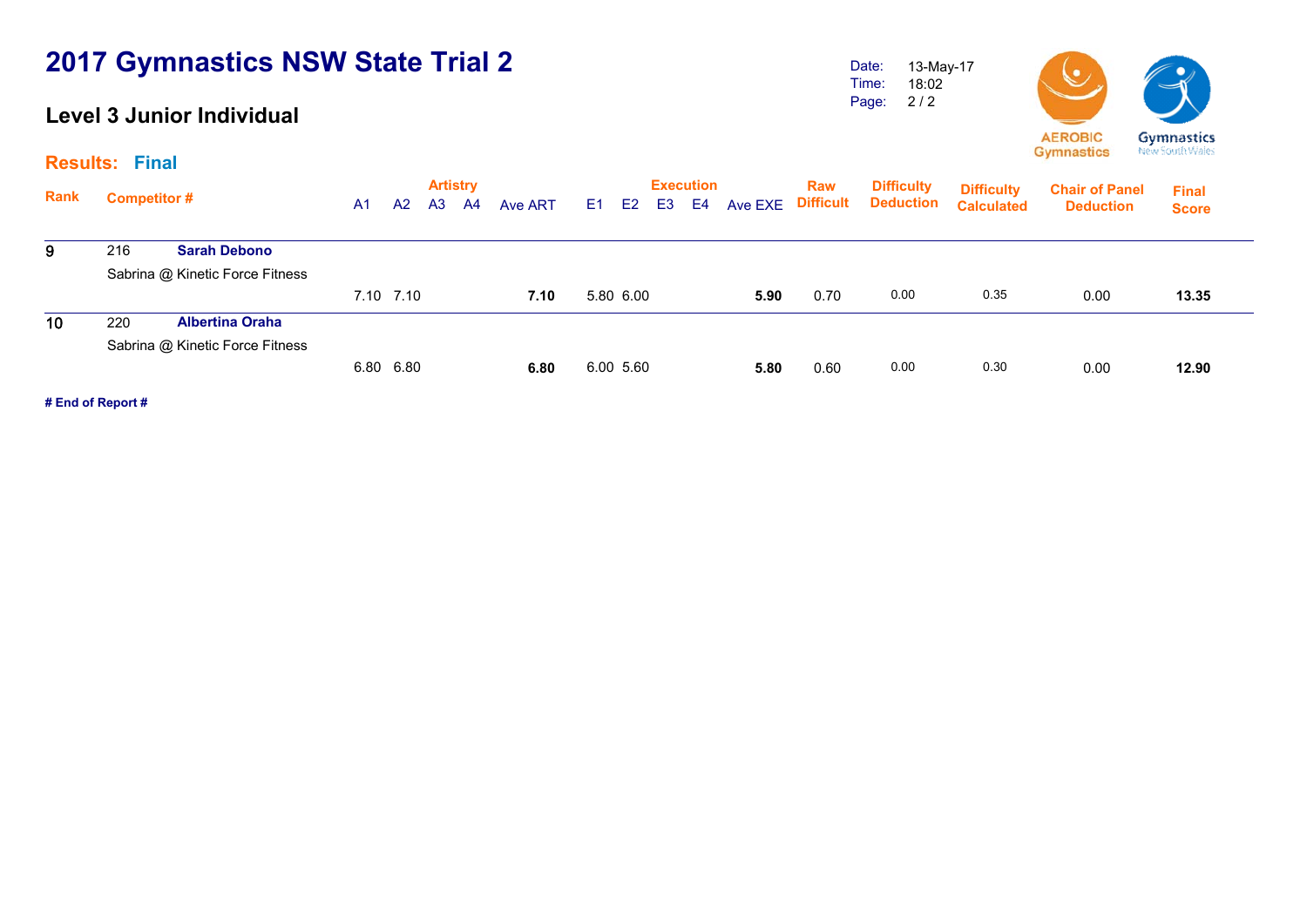### **Level 3 Junior Multiples**

Date: Time: Page: 13-May-17 18:00 1 / 1



|                | <b>Results: Final</b> |                                                 |    |           |    |                       |         |                |                |                |                                    |         |                                |                                       |                                        |                                           |                              |  |
|----------------|-----------------------|-------------------------------------------------|----|-----------|----|-----------------------|---------|----------------|----------------|----------------|------------------------------------|---------|--------------------------------|---------------------------------------|----------------------------------------|-------------------------------------------|------------------------------|--|
| Rank           |                       | <b>Competitor #</b>                             | A1 | A2        | A3 | <b>Artistry</b><br>A4 | Ave ART | E <sub>1</sub> | E <sub>2</sub> | E <sub>3</sub> | <b>Execution</b><br>E <sub>4</sub> | Ave EXE | <b>Raw</b><br><b>Difficult</b> | <b>Difficulty</b><br><b>Deduction</b> | <b>Difficulty</b><br><b>Calculated</b> | <b>Chair of Panel</b><br><b>Deduction</b> | <b>Final</b><br><b>Score</b> |  |
|                | 36                    | Jessica Bourne, Sophie Yenson                   |    |           |    |                       |         |                |                |                |                                    |         |                                |                                       |                                        |                                           |                              |  |
|                |                       | Oatley RSL Youth club                           |    |           |    |                       |         |                |                |                |                                    |         |                                |                                       |                                        |                                           |                              |  |
|                |                       |                                                 |    | 7.60 7.60 |    |                       | 7.60    |                | 6.30 6.30      |                |                                    | 6.30    | 0.70                           | 0.00                                  | 0.35                                   | 0.00                                      | 14.25                        |  |
| $\overline{2}$ | 38                    | Tiana Costantinou, Maria Drivas, Christy Voutos |    |           |    |                       |         |                |                |                |                                    |         |                                |                                       |                                        |                                           |                              |  |
|                |                       | PLC Sydney NSW                                  |    |           |    |                       |         |                |                |                |                                    |         |                                |                                       |                                        |                                           |                              |  |
|                |                       |                                                 |    | 6.50 6.50 |    |                       | 6.50    |                | 4.60 4.60      |                |                                    | 4.60    | 0.30                           | 0.00                                  | 0.15                                   | 0.00                                      | 11.25                        |  |
|                |                       |                                                 |    |           |    |                       |         |                |                |                |                                    |         |                                |                                       |                                        |                                           |                              |  |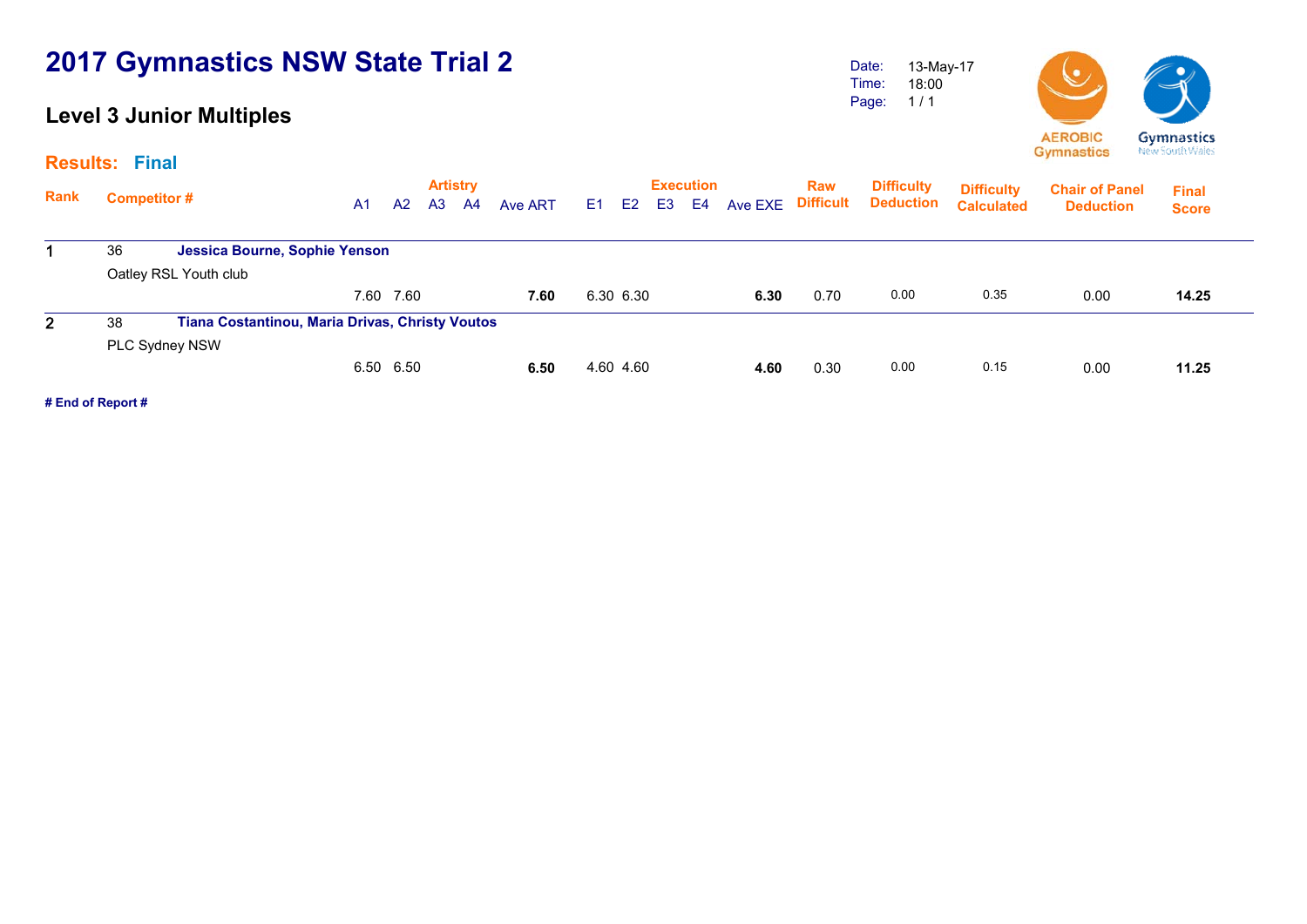### **Level 3 Intermediate Individual**

Date: Time: Page: 13-May-17 18:03 1 / 1



|                | <b>Results: Final</b> |                                 |                |           |                |                                   |         |    |                |                |                                    |         |                                |                                       |                                        |                                           |                              |
|----------------|-----------------------|---------------------------------|----------------|-----------|----------------|-----------------------------------|---------|----|----------------|----------------|------------------------------------|---------|--------------------------------|---------------------------------------|----------------------------------------|-------------------------------------------|------------------------------|
| Rank           | <b>Competitor#</b>    |                                 | A <sub>1</sub> | A2        | A <sub>3</sub> | <b>Artistry</b><br>A <sup>4</sup> | Ave ART | E1 | E <sub>2</sub> | E <sub>3</sub> | <b>Execution</b><br>E <sub>4</sub> | Ave EXE | <b>Raw</b><br><b>Difficult</b> | <b>Difficulty</b><br><b>Deduction</b> | <b>Difficulty</b><br><b>Calculated</b> | <b>Chair of Panel</b><br><b>Deduction</b> | <b>Final</b><br><b>Score</b> |
| $\mathbf 1$    | 234                   | <b>Tiyana El-bayeh</b>          |                |           |                |                                   |         |    |                |                |                                    |         |                                |                                       |                                        |                                           |                              |
|                |                       | Sabrina @ Kinetic Force Fitness |                |           |                |                                   |         |    |                |                |                                    |         |                                |                                       |                                        |                                           |                              |
|                |                       |                                 |                | 7.80 7.80 |                |                                   | 7.80    |    | 6.80 7.30      |                |                                    | 7.05    | 0.70                           | 0.00                                  | 0.35                                   | 0.00                                      | 15.20                        |
| 2 <sup>1</sup> | 226                   | <b>Ariana Maasomi</b>           |                |           |                |                                   |         |    |                |                |                                    |         |                                |                                       |                                        |                                           |                              |
|                |                       | Sabrina @ Kinetic Force Fitness |                |           |                |                                   |         |    |                |                |                                    |         |                                |                                       |                                        |                                           |                              |
|                |                       |                                 | 7.50           | 7.50      |                |                                   | 7.50    |    | 7.00 6.50      |                |                                    | 6.75    | 0.70                           | 0.00                                  | 0.35                                   | 0.00                                      | 14.60                        |
| 3              | 232                   | <b>Lauren McDonald</b>          |                |           |                |                                   |         |    |                |                |                                    |         |                                |                                       |                                        |                                           |                              |
|                |                       | North Coast Gymnastics          |                |           |                |                                   |         |    |                |                |                                    |         |                                |                                       |                                        |                                           |                              |
|                |                       |                                 |                | 6.60 6.60 |                |                                   | 6.60    |    | 5.40 5.60      |                |                                    | 5.50    | 0.30                           | 0.00                                  | 0.15                                   | 0.00                                      | 12.25                        |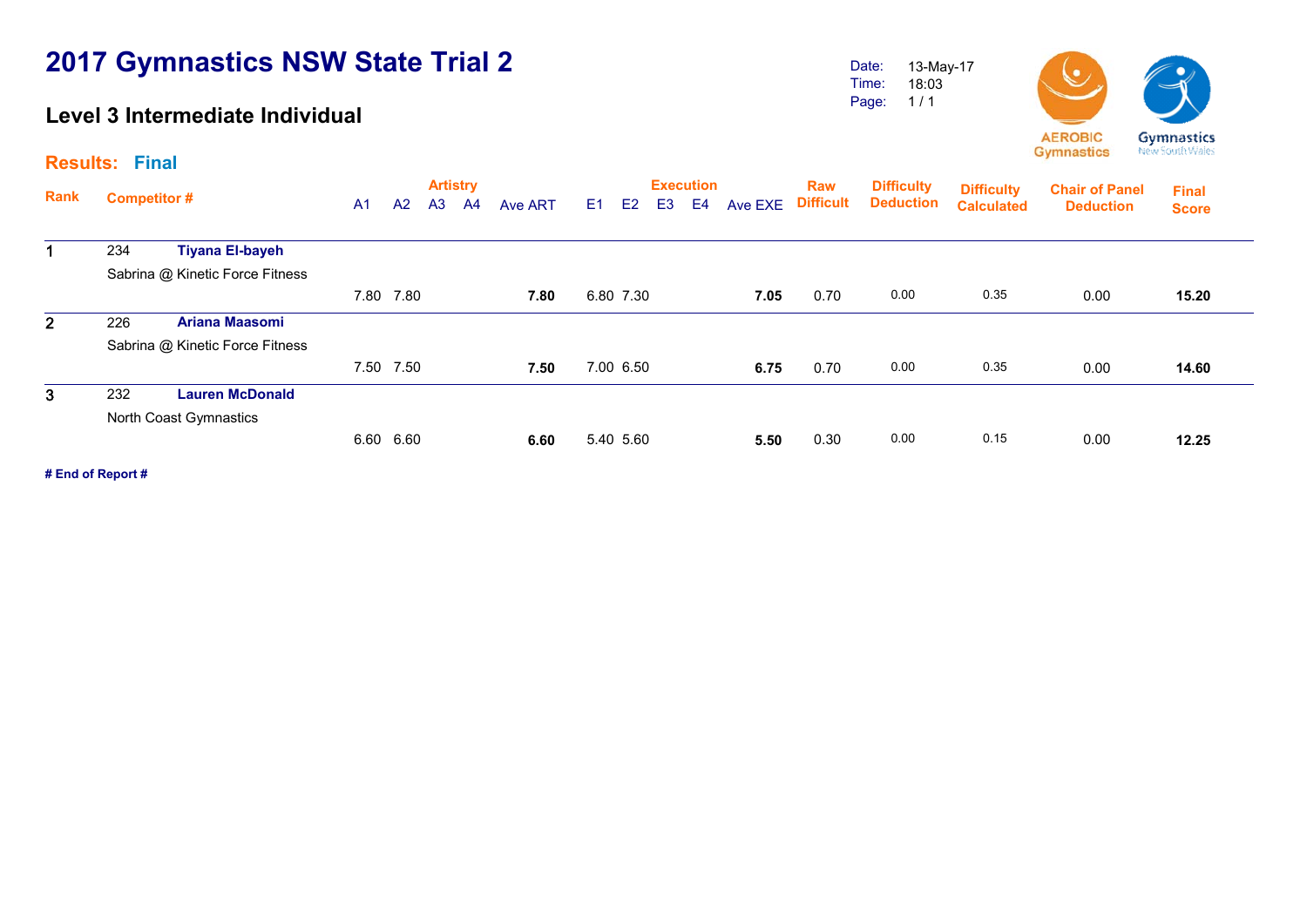### **Level 3 Intermediate Multiples**

Date: Time: Page: 13-May-17 18:00 1 / 1



|      | <b>Results: Final</b>                                       |  |    |                |                |                       |         |    |           |    |                        |         |                         |                                       |                                        |                                           |                              |  |
|------|-------------------------------------------------------------|--|----|----------------|----------------|-----------------------|---------|----|-----------|----|------------------------|---------|-------------------------|---------------------------------------|----------------------------------------|-------------------------------------------|------------------------------|--|
| Rank | Competitor #<br><b>Claudia Mortensen, Zahra Kutty</b><br>32 |  | A1 | A <sub>2</sub> | A <sub>3</sub> | <b>Artistry</b><br>A4 | Ave ART | E1 | E2        | E3 | <b>Execution</b><br>E4 | Ave EXE | Raw<br><b>Difficult</b> | <b>Difficulty</b><br><b>Deduction</b> | <b>Difficulty</b><br><b>Calculated</b> | <b>Chair of Panel</b><br><b>Deduction</b> | <b>Final</b><br><b>Score</b> |  |
|      | PLC Sydney NSW                                              |  |    |                |                |                       |         |    |           |    |                        |         |                         |                                       |                                        |                                           |                              |  |
|      |                                                             |  |    | 6.10 6.10      |                |                       | 6.10    |    | 4.00 4.00 |    |                        | 4.00    | 0.10                    | 0.00                                  | 0.05                                   | 0.20                                      | 9.95                         |  |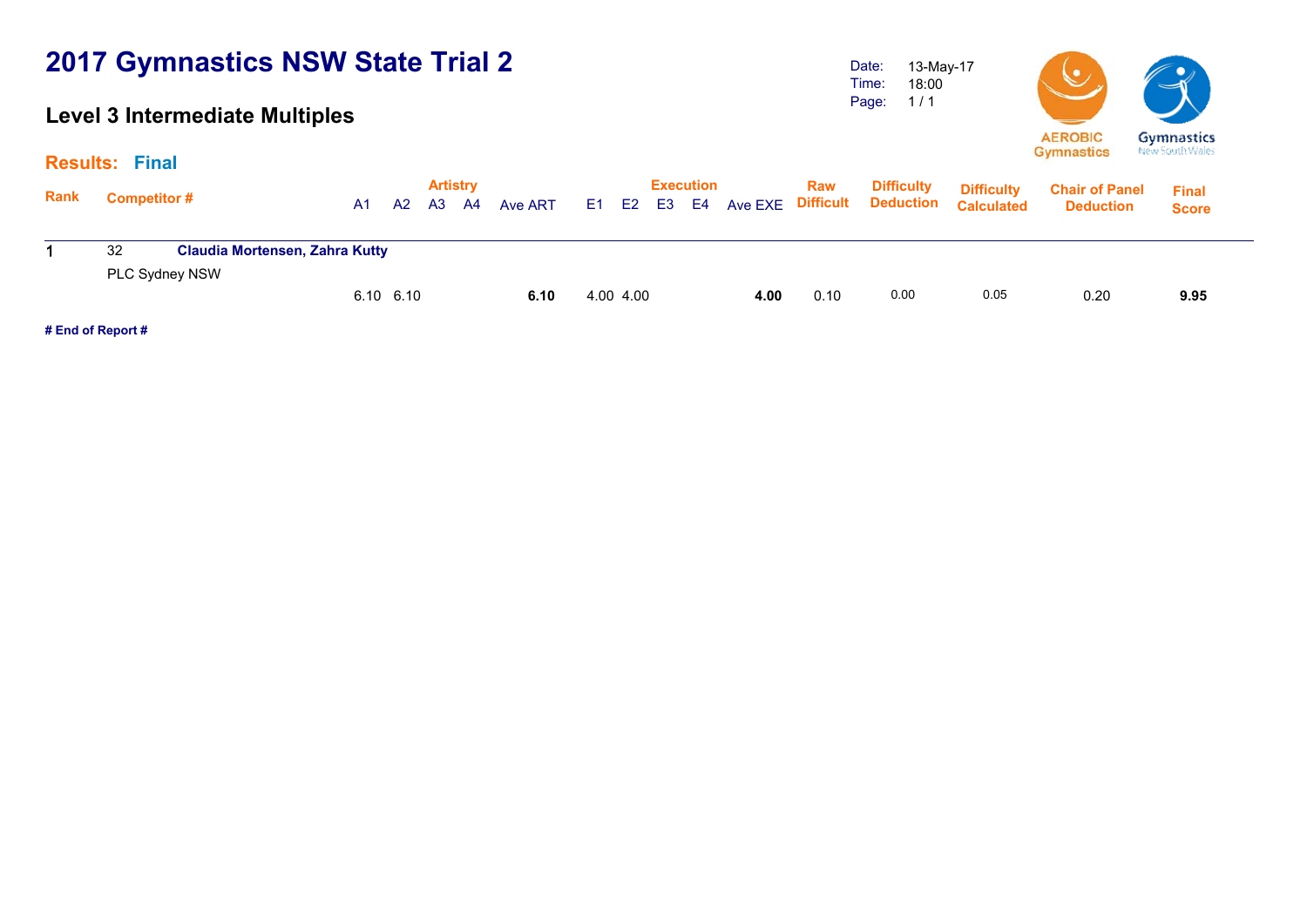### **Level 4 Junior Individual**

Date: Time: Page: 13-May-17 18:09 1 / 1



|              | <b>Results: Final</b> |                                 |                |                |                |                       |         |    |                |                |                                    |         |                         |                                       |                                        |                                           |                              |
|--------------|-----------------------|---------------------------------|----------------|----------------|----------------|-----------------------|---------|----|----------------|----------------|------------------------------------|---------|-------------------------|---------------------------------------|----------------------------------------|-------------------------------------------|------------------------------|
| <b>Rank</b>  | <b>Competitor#</b>    |                                 | A <sub>1</sub> | A <sup>2</sup> | A <sub>3</sub> | <b>Artistry</b><br>A4 | Ave ART | E1 | E <sub>2</sub> | E <sub>3</sub> | <b>Execution</b><br>E <sub>4</sub> | Ave EXE | Raw<br><b>Difficult</b> | <b>Difficulty</b><br><b>Deduction</b> | <b>Difficulty</b><br><b>Calculated</b> | <b>Chair of Panel</b><br><b>Deduction</b> | <b>Final</b><br><b>Score</b> |
|              | 238                   | <b>Georgia Britton</b>          |                |                |                |                       |         |    |                |                |                                    |         |                         |                                       |                                        |                                           |                              |
|              |                       | Sabrina @ Kinetic Force Fitness |                |                |                |                       |         |    |                |                |                                    |         |                         |                                       |                                        |                                           |                              |
|              |                       |                                 |                | 7.50 7.50      |                |                       | 7.50    |    | 6.40 5.90      |                |                                    | 6.15    | 1.10                    | 0.00                                  | 0.55                                   | 0.00                                      | 14.20                        |
| $\mathbf{2}$ | 242                   | <b>Tia Jabbour</b>              |                |                |                |                       |         |    |                |                |                                    |         |                         |                                       |                                        |                                           |                              |
|              |                       | Sabrina @ Kinetic Force Fitness |                |                |                |                       |         |    |                |                |                                    |         |                         |                                       |                                        |                                           |                              |
|              |                       |                                 |                | 6.40 6.40      |                |                       | 6.40    |    | 5.60 6.10      |                |                                    | 5.85    | 1.10                    | 0.00                                  | 0.55                                   | 0.00                                      | 12.80                        |
| 3            | 240                   | <b>Gabriella Arena</b>          |                |                |                |                       |         |    |                |                |                                    |         |                         |                                       |                                        |                                           |                              |
|              |                       | Sabrina @ Kinetic Force Fitness |                |                |                |                       |         |    |                |                |                                    |         |                         |                                       |                                        |                                           |                              |
|              |                       |                                 |                | 6.30 6.30      |                |                       | 6.30    |    | 5.60 5.70      |                |                                    | 5.65    | 0.90                    | 0.00                                  | 0.45                                   | 0.20                                      | 12.20                        |
|              |                       |                                 |                |                |                |                       |         |    |                |                |                                    |         |                         |                                       |                                        |                                           |                              |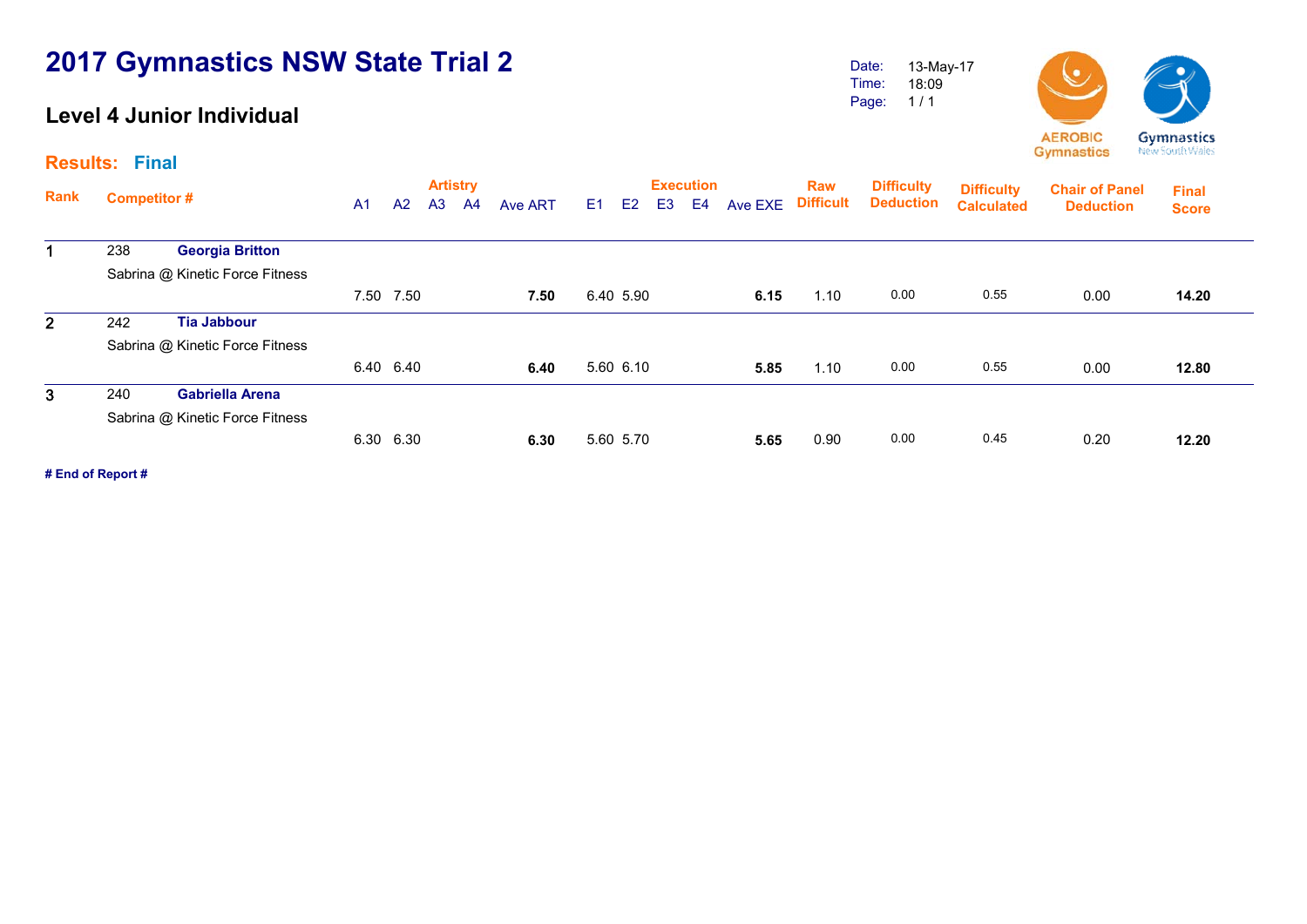### **Level 4 Junior Multiples**

Date: Time: Page: 13-May-17 17:59 1 / 1



| <b>Results:</b> | <b>Final</b>       |                                                |    |           |    |                       |         |      |                |    |                        |                |                         |                                       |                                        |                                           |                              |  |
|-----------------|--------------------|------------------------------------------------|----|-----------|----|-----------------------|---------|------|----------------|----|------------------------|----------------|-------------------------|---------------------------------------|----------------------------------------|-------------------------------------------|------------------------------|--|
| <b>Rank</b>     | <b>Competitor#</b> |                                                | A1 | A2        | A3 | <b>Artistry</b><br>A4 | Ave ART | E1 = | E <sub>2</sub> | E3 | <b>Execution</b><br>E4 | <b>Ave EXE</b> | Raw<br><b>Difficult</b> | <b>Difficulty</b><br><b>Deduction</b> | <b>Difficulty</b><br><b>Calculated</b> | <b>Chair of Panel</b><br><b>Deduction</b> | <b>Final</b><br><b>Score</b> |  |
|                 | 30                 | Tidarat Mclachlan, Kiaan Harb, Talia Tsaloukas |    |           |    |                       |         |      |                |    |                        |                |                         |                                       |                                        |                                           |                              |  |
|                 | PLC Sydney NSW     |                                                |    | 6.20 6.20 |    |                       | 6.20    |      | 4.30 4.30      |    |                        | 4.30           | 0.70                    | 0.00                                  | 0.35                                   | 0.00                                      | 10.85                        |  |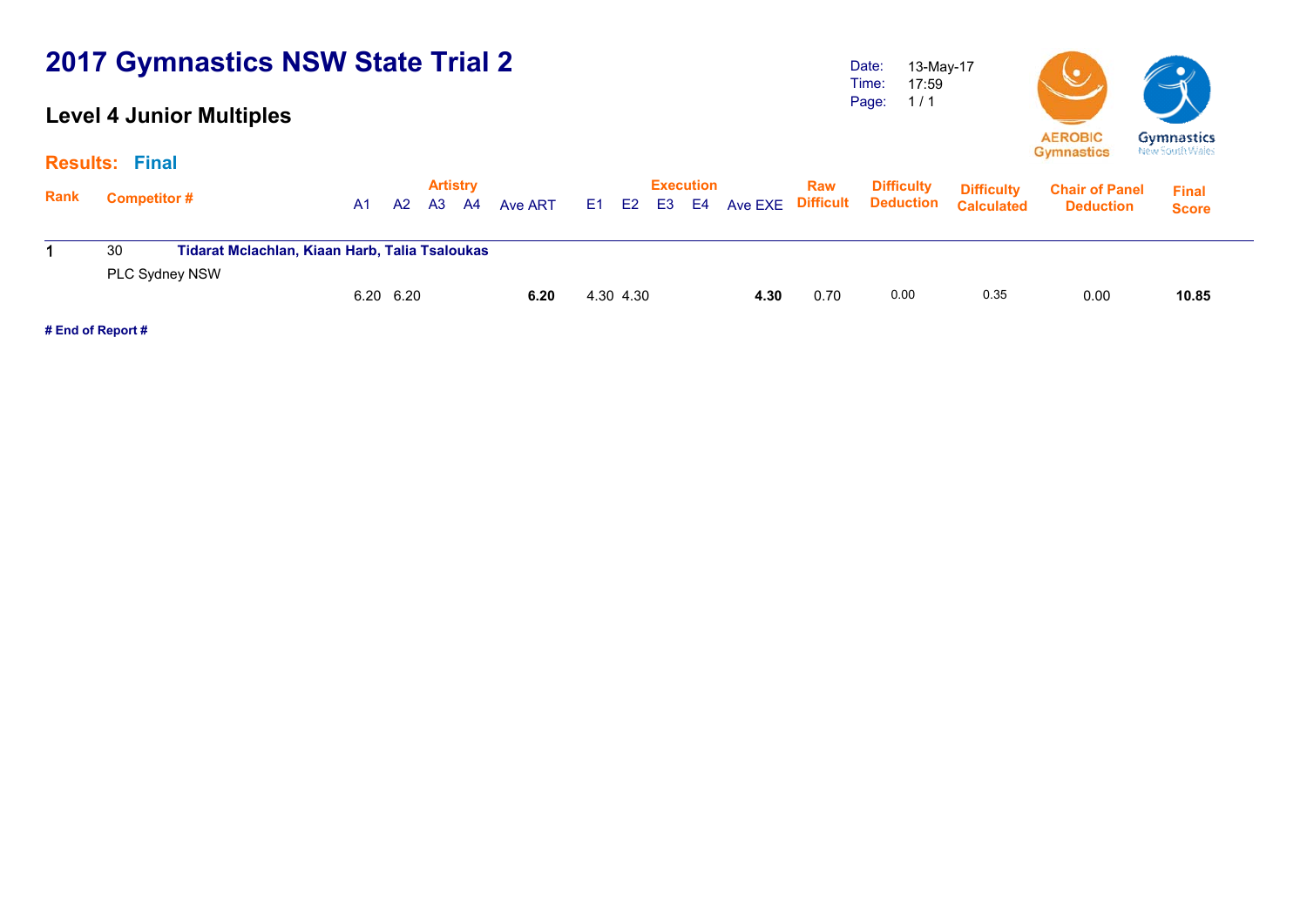### **Level 4 Intermediate Individual**

Date: Time: Page: 13-May-17 18:11 1 / 1



15.55

**Artistry Execution Rank**Execution Raw Difficulty <sub>Diffic</sub>ulty<br>A1 A2 A3 A4 Ave ART E1 E2 E3 E4 Ave EXE Difficult Deduction <sub>Calculate</sub> **Chair of Panel Deduction Results: Final Final Score Difficulty Deduction Difficulty Calculated**1 250 **Keziah Carating** Sydney West Gymsports 8.10 8.10 **8.10** 7.60 7.50 **7.55** 1.50 0.00 0.75 0.00 **16.40**16.40 2 248 **Amalia Lia** Non Stop Dance Company 8.10 8.10 **8.10** 7.30 7.20 **7.25** 1.80 0.00 0.90 0.00 **16.25**16.25 3 246 **Kaitlyn Bonifacio** Non Stop Dance Company 7.20 6.80 **7.00** 1.30 0.00 0.65 0.00 **15.55**

7.90 7.90 **7.90**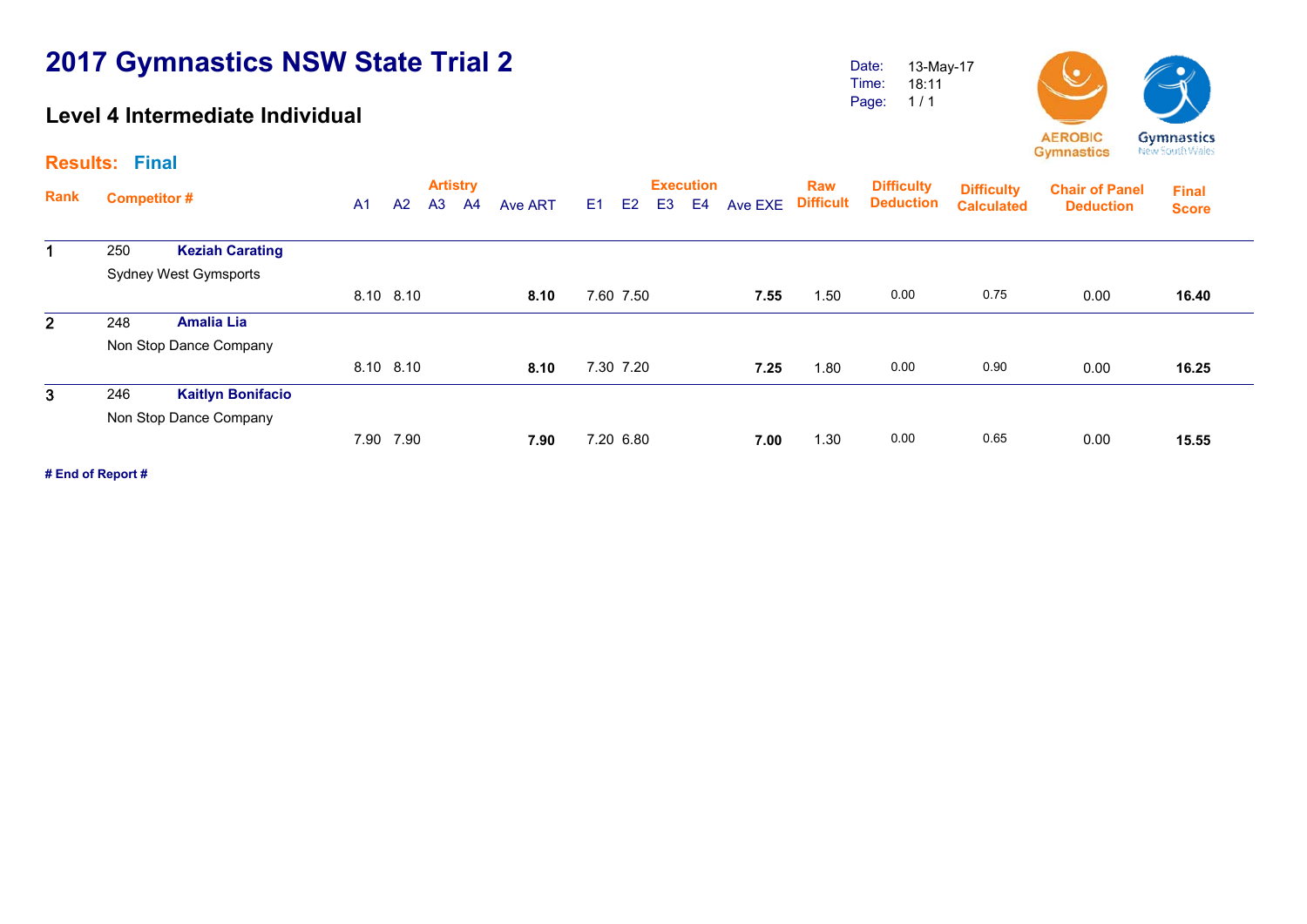### **Level 4 Intermediate Multiples**

Date: Time: Page: 13-May-17 17:58 1 / 1



|             | <b>Results: Final</b> |                               |    |           |                       |    |         |      |                |                           |      |                          |                                       |                                        |                                           |                              |  |
|-------------|-----------------------|-------------------------------|----|-----------|-----------------------|----|---------|------|----------------|---------------------------|------|--------------------------|---------------------------------------|----------------------------------------|-------------------------------------------|------------------------------|--|
| <b>Rank</b> | <b>Competitor#</b>    |                               | A1 | A2        | <b>Artistry</b><br>A3 | A4 | Ave ART | E1 = | E <sub>2</sub> | <b>Execution</b><br>E3 E4 |      | Raw<br>Ave EXE Difficult | <b>Difficulty</b><br><b>Deduction</b> | <b>Difficulty</b><br><b>Calculated</b> | <b>Chair of Panel</b><br><b>Deduction</b> | <b>Final</b><br><b>Score</b> |  |
|             | 28                    | Amalia Lia, Kaitlyn Bonifacio |    |           |                       |    |         |      |                |                           |      |                          |                                       |                                        |                                           |                              |  |
|             |                       | Non Stop Dance Company        |    | 7.70 7.70 |                       |    | 7.70    |      | $6.10\,6.10$   |                           | 6.10 | 1.50                     | 0.00                                  | 0.75                                   | 0.20                                      | 14.35                        |  |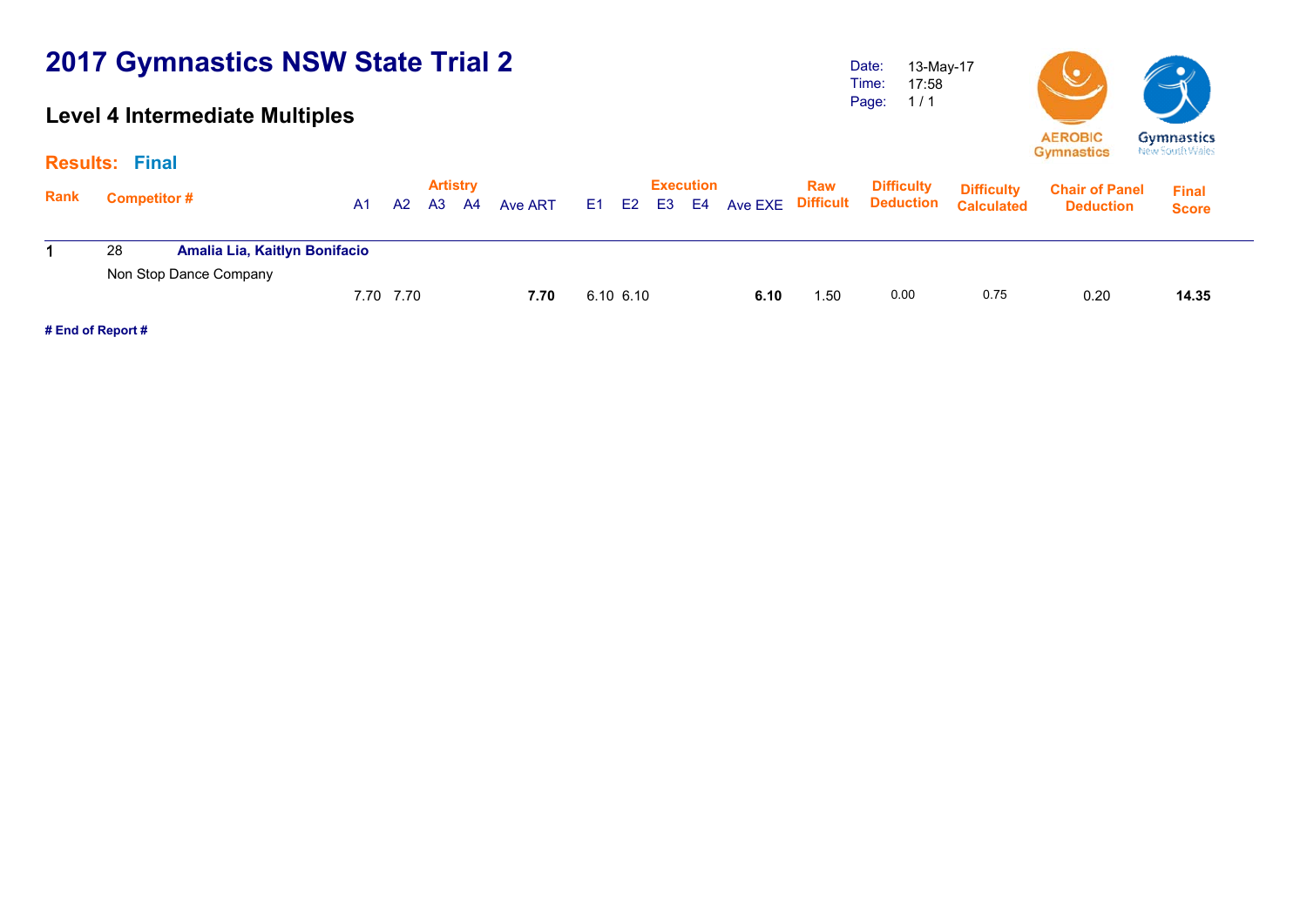#### **Level 4 Senior Individual**

18:11 1 / 1



|      | <b>Results: Final</b> |                          |           |    |    |                         |         |           |                  |                     |      |                                                 |                                        |                                           |                              |  |
|------|-----------------------|--------------------------|-----------|----|----|-------------------------|---------|-----------|------------------|---------------------|------|-------------------------------------------------|----------------------------------------|-------------------------------------------|------------------------------|--|
| Rank | <b>Competitor#</b>    |                          | A1.       | A2 | A3 | <b>Artistry</b><br>- A4 | Ave ART |           | <b>Execution</b> | E1 E2 E3 E4 Ave EXE | Raw  | <b>Difficulty</b><br><b>Difficult Deduction</b> | <b>Difficulty</b><br><b>Calculated</b> | <b>Chair of Panel</b><br><b>Deduction</b> | <b>Final</b><br><b>Score</b> |  |
|      | 252                   | <b>Nicola Economides</b> |           |    |    |                         |         |           |                  |                     |      |                                                 |                                        |                                           |                              |  |
|      |                       | PLC Sydney NSW           |           |    |    |                         |         |           |                  |                     |      |                                                 |                                        |                                           |                              |  |
|      |                       |                          | 7.80 7.80 |    |    |                         | 7.80    | 7.30 7.10 |                  | 7.20                | 0.70 | 0.00                                            | 0.35                                   | 0.40                                      | 14.95                        |  |

**# End of Report #**

Date: Time: Page: 13-May-17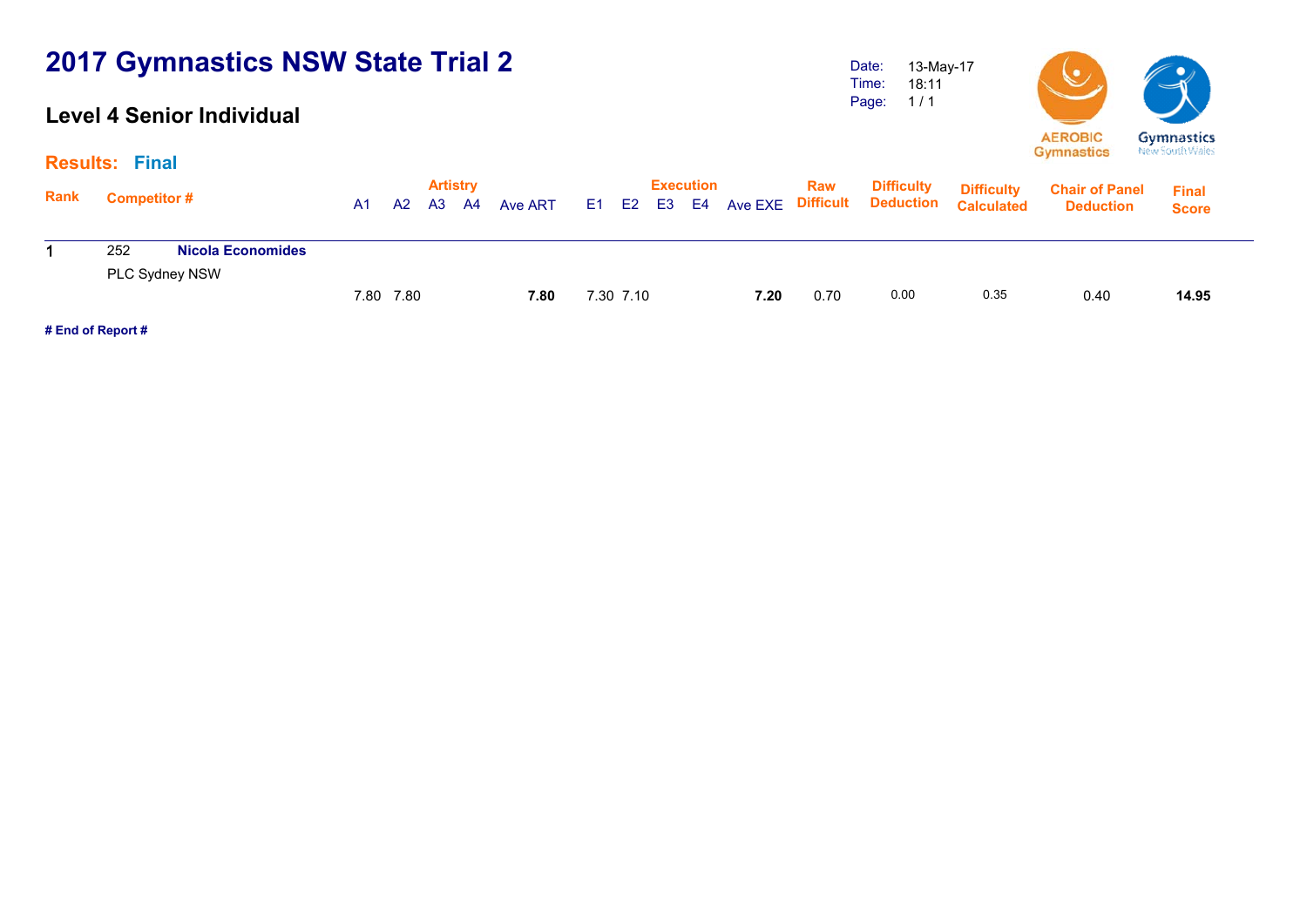### **Level 5 Intermediate Individual**

Date: Time: Page: 13-May-17 17:57 1 / 1



**Artistry Execution Rank**Execution Raw Difficulty <sub>Diffic</sub>ulty<br>A1 A2 A3 A4 Ave ART E1 E2 E3 E4 Ave EXE Difficult Deduction <sub>Calculate</sub> **Chair of Panel Deduction Results: Final Final Score Difficulty Deduction Difficulty Calculated**1 20 **Ruby Clarke** Sydney West Gymsports 7.90 7.90 **7.90** 7.20 7.20 **7.20** 3.20 0.00 1.60 0.00 **16.70**16.70 2 22 **Angelina Whale** Kinetic Force Fitness 7.60 7.60 **7.60** 7.40 7.40 **7.40** 2.90 0.00 1.45 0.00 **16.45**16.45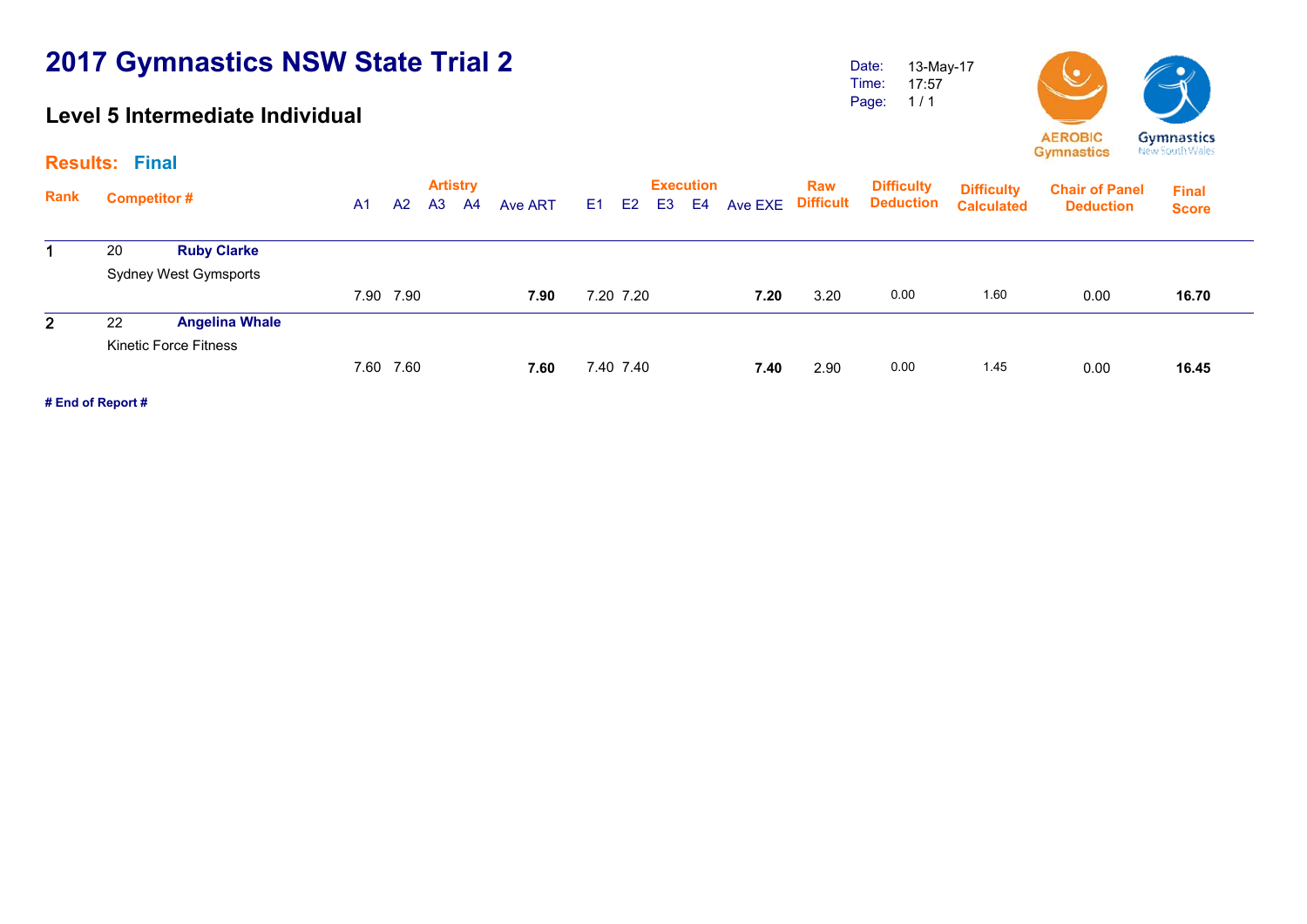### **Level 5 Senior Indiviual**

Date: Time: Page: 13-May-17 17:58 1 / 1



|             | <b>Results: Final</b> |                                              |    |           |    |                       |         |           |                  |      |      |                                                              |                                        |                                           |                              |
|-------------|-----------------------|----------------------------------------------|----|-----------|----|-----------------------|---------|-----------|------------------|------|------|--------------------------------------------------------------|----------------------------------------|-------------------------------------------|------------------------------|
| <b>Rank</b> | <b>Competitor#</b>    |                                              | A1 | A2        | A3 | <b>Artistry</b><br>A4 | Ave ART |           | <b>Execution</b> |      | Raw  | <b>Difficulty</b><br>E1 E2 E3 E4 Ave EXE Difficult Deduction | <b>Difficulty</b><br><b>Calculated</b> | <b>Chair of Panel</b><br><b>Deduction</b> | <b>Final</b><br><b>Score</b> |
|             | 24                    | <b>Jordan Brett</b><br>Sydney West Gymsports |    |           |    |                       |         |           |                  |      |      |                                                              |                                        |                                           |                              |
|             |                       |                                              |    | 7.20 7.20 |    |                       | 7.20    | 7.40 7.40 |                  | 7.40 | 2.40 | 0.00                                                         | 1.20                                   | 0.00                                      | 15.80                        |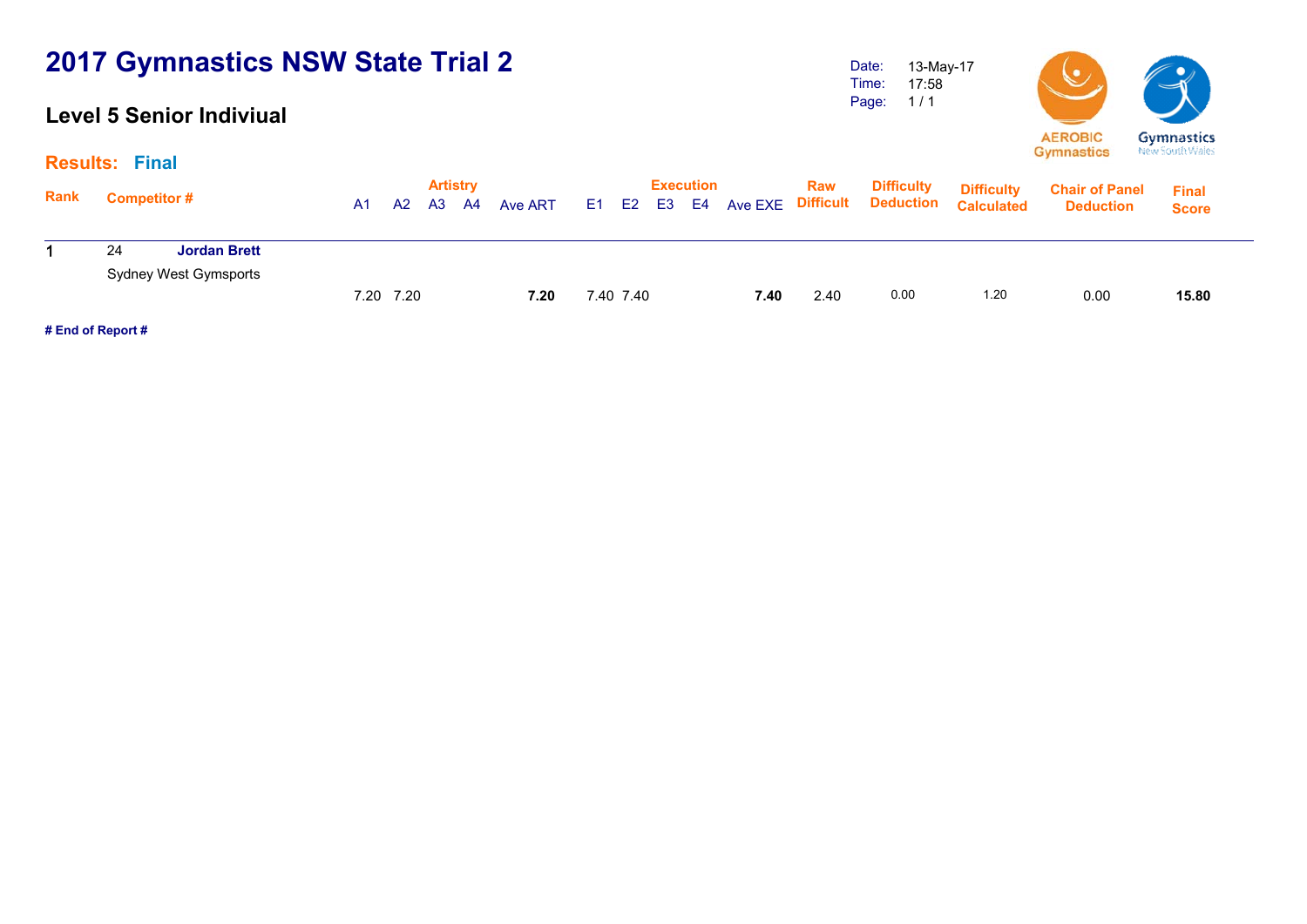### **Level 6 Junior Individual**

Date: Time: Page: 13-May-17 17:57 1 / 1



**Artistry Execution Rank**Execution Raw Difficulty <sub>Diffic</sub>ulty<br>A1 A2 A3 A4 Ave ART E1 E2 E3 E4 Ave EXE Difficult Deduction <sub>Calculate</sub> **Chair of Panel Deduction Results: Final Final Score Difficulty Deduction Difficulty Calculated**1 16 **Jessica Naman** Sydney West Gymsports 7.80 7.80 **7.80** 7.80 7.80 **7.80** 2.20 0.00 1.10 0.00 **16.70**16.70 2 18 **Patricia Siriphan** Sydney West Gymsports 7.70 7.70 **7.70** 7.70 7.70 **7.70** 2.30 0.00 1.15 0.00 **16.55**16.55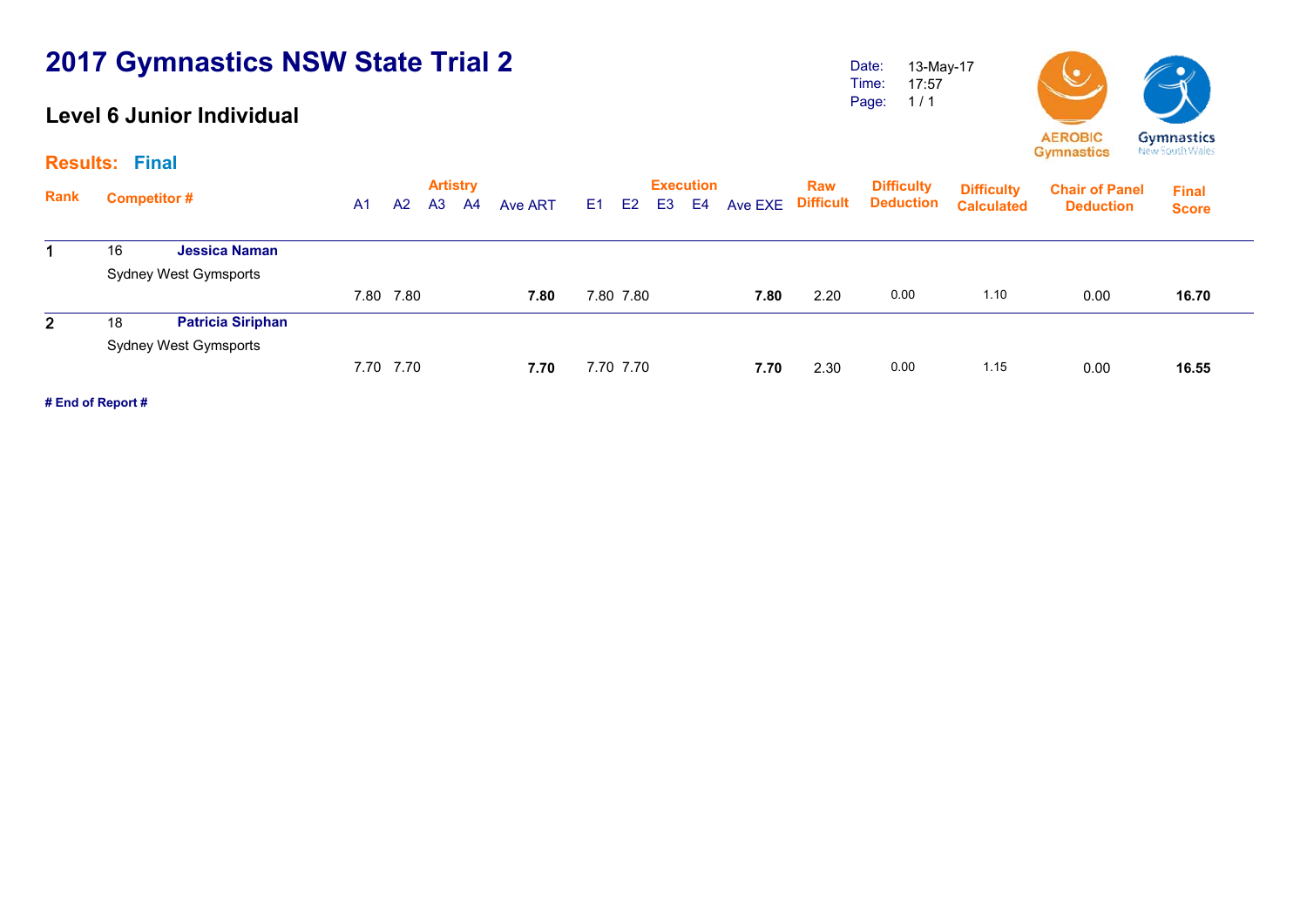### **Level 6 Intermediate Individual**

Date: Time: Page: 13-May-17 17:55 1 / 1



| <b>Results: Final</b>   |    |                              |    |           |                 |                |    |                      |                  |         |                  |                   |                   |                       |              |
|-------------------------|----|------------------------------|----|-----------|-----------------|----------------|----|----------------------|------------------|---------|------------------|-------------------|-------------------|-----------------------|--------------|
|                         |    |                              |    |           | <b>Artistry</b> |                |    |                      | <b>Execution</b> |         | <b>Raw</b>       | <b>Difficulty</b> | <b>Difficulty</b> | <b>Chair of Panel</b> | <b>Final</b> |
| Rank                    |    | <b>Competitor#</b>           | A1 | A2        | A3 A4           | <b>Ave ART</b> | E1 | E2<br>E <sub>3</sub> | E4               | Ave EXE | <b>Difficult</b> | <b>Deduction</b>  | <b>Calculated</b> | <b>Deduction</b>      | <b>Score</b> |
| $\mathbf 1$             | 9  | <b>Casey Rogan</b>           |    |           |                 |                |    |                      |                  |         |                  |                   |                   |                       |              |
|                         |    |                              |    |           |                 |                |    |                      |                  |         |                  |                   |                   |                       |              |
|                         |    | Non Stop Dance Company       |    |           |                 |                |    |                      |                  |         |                  |                   |                   |                       |              |
|                         |    |                              |    | 8.20 8.20 |                 | 8.20           |    | 7.50 7.50            |                  | 7.50    | 2.00             | 0.00              | 1.00              | 0.00                  | 16.70        |
| $\overline{2}$          | 11 | <b>Alix Boyle</b>            |    |           |                 |                |    |                      |                  |         |                  |                   |                   |                       |              |
|                         |    | Non Stop Dance Company       |    |           |                 |                |    |                      |                  |         |                  |                   |                   |                       |              |
|                         |    |                              |    | 7.80 7.80 |                 | 7.80           |    | 6.90 6.90            |                  | 6.90    | 2.60             | 0.00              | 1.30              | 0.00                  | 16.00        |
| $\overline{3}$          | 21 | <b>Taylah Woods</b>          |    |           |                 |                |    |                      |                  |         |                  |                   |                   |                       |              |
|                         |    | <b>Sydney West Gymsports</b> |    |           |                 |                |    |                      |                  |         |                  |                   |                   |                       |              |
|                         |    |                              |    | 7.90 7.90 |                 | 7.90           |    | 7.00 7.00            |                  | 7.00    | 2.10             | 0.00              | 1.05              | 0.00                  | 15.95        |
| $\overline{\mathbf{4}}$ | 17 | <b>Emily Anderson</b>        |    |           |                 |                |    |                      |                  |         |                  |                   |                   |                       |              |
|                         |    | <b>Kinetic Force Fitness</b> |    |           |                 |                |    |                      |                  |         |                  |                   |                   |                       |              |
|                         |    |                              |    | 7.60 7.60 |                 | 7.60           |    | 7.20 7.20            |                  | 7.20    | 2.00             | 0.00              | 1.00              | 0.00                  | 15.80        |
| 5                       | 15 | <b>Victoria Lopes</b>        |    |           |                 |                |    |                      |                  |         |                  |                   |                   |                       |              |
|                         |    | <b>Kinetic Force Fitness</b> |    |           |                 |                |    |                      |                  |         |                  |                   |                   |                       |              |
|                         |    |                              |    | 7.80 7.80 |                 | 7.80           |    | 6.90 6.90            |                  | 6.90    | 2.30             | 0.00              | 1.15              | 0.10                  | 15.75        |
| $6\phantom{1}$          | 19 | <b>Gabriella Porreca</b>     |    |           |                 |                |    |                      |                  |         |                  |                   |                   |                       |              |
|                         |    | <b>Kinetic Force Fitness</b> |    |           |                 |                |    |                      |                  |         |                  |                   |                   |                       |              |
|                         |    |                              |    | 7.70 7.70 |                 | 7.70           |    | 7.00 7.00            |                  | 7.00    | 1.90             | 0.00              | 0.95              | 0.00                  | 15.65        |
| $\overline{7}$          | 13 | <b>Tiana Yan</b>             |    |           |                 |                |    |                      |                  |         |                  |                   |                   |                       |              |
|                         |    | <b>Sydney West Gymsports</b> |    |           |                 |                |    |                      |                  |         |                  |                   |                   |                       |              |
|                         |    |                              |    | 7.70 7.70 |                 | 7.70           |    | 6.20 6.20            |                  | 6.20    | 1.90             | 0.00              | 0.95              | 0.00                  | 14.85        |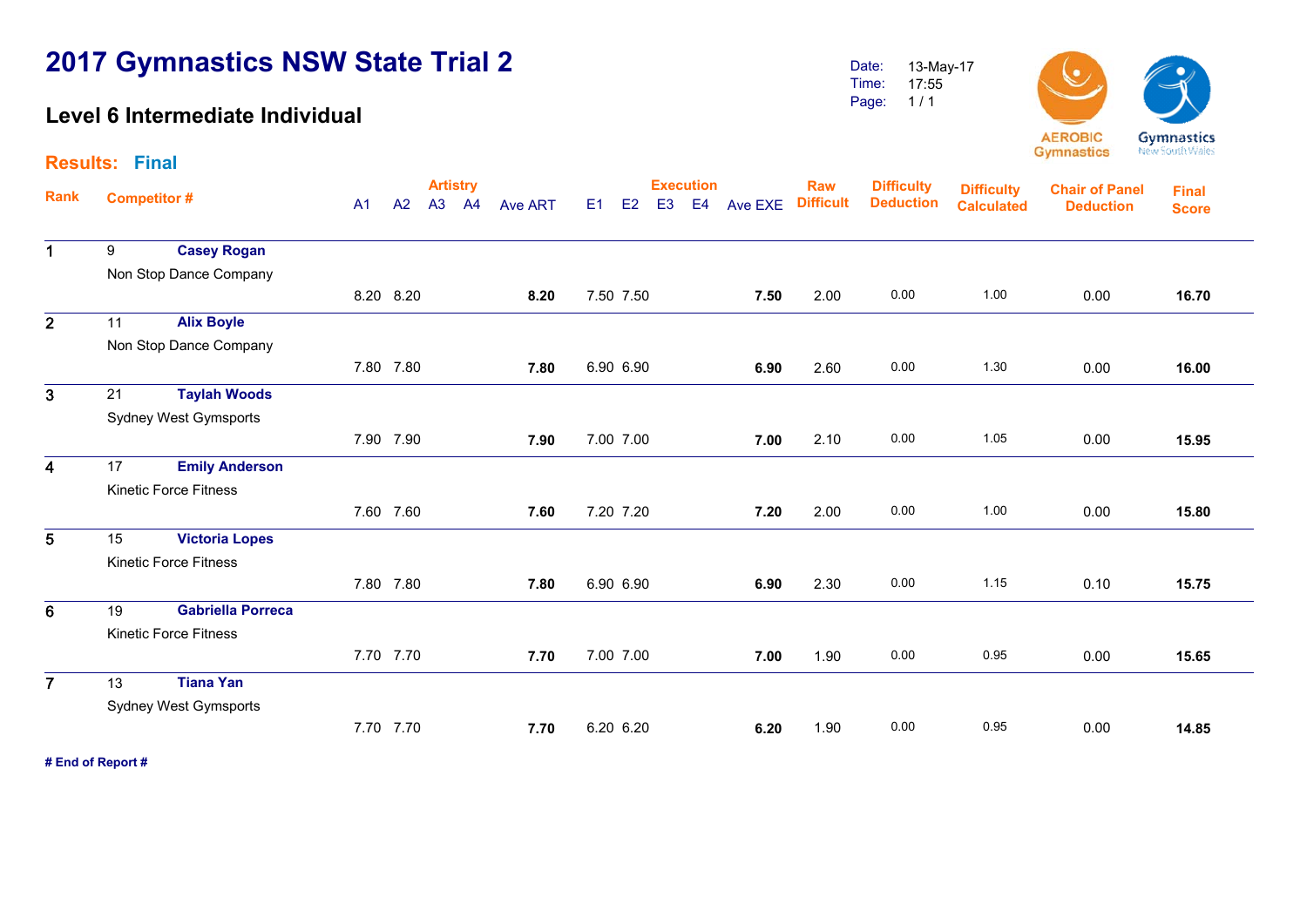### **Level 6 Intermediate Multiples**

Date: Time: Page: 13-May-17 17:50 1 / 1



| <b>Results:</b> | Final                                             |    |                |    |                       |         |     |           |    |                        |                |                         |                                       |                                        |                                           |                              |  |
|-----------------|---------------------------------------------------|----|----------------|----|-----------------------|---------|-----|-----------|----|------------------------|----------------|-------------------------|---------------------------------------|----------------------------------------|-------------------------------------------|------------------------------|--|
| Rank            | <b>Competitor #</b>                               | A1 | A <sub>2</sub> | A3 | <b>Artistry</b><br>A4 | Ave ART | E1. | E2        | E3 | <b>Execution</b><br>E4 | <b>Ave EXE</b> | <b>Raw</b><br>Difficult | <b>Difficulty</b><br><b>Deduction</b> | <b>Difficulty</b><br><b>Calculated</b> | <b>Chair of Panel</b><br><b>Deduction</b> | <b>Final</b><br><b>Score</b> |  |
|                 | Talia Skuse, Natasha Bakopoulos<br>PLC Sydney NSW |    |                |    |                       |         |     |           |    |                        |                |                         |                                       |                                        |                                           |                              |  |
|                 |                                                   |    | 7.10 7.10      |    |                       | 7.10    |     | 5.80 5.80 |    |                        | 5.80           | 0.90                    | 2.00                                  | 0.00                                   | 0.00                                      | 12.90                        |  |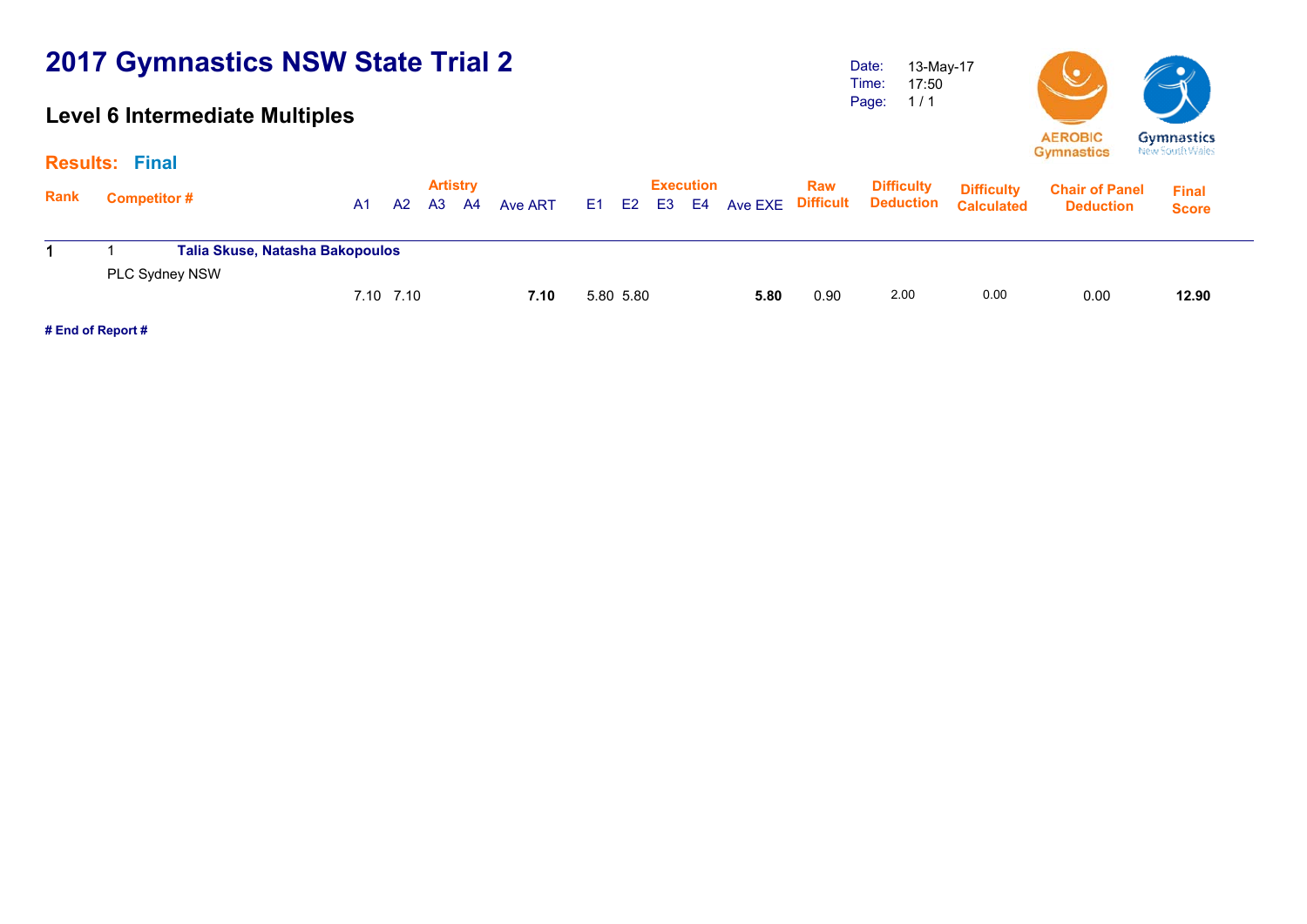### **Level 6 Senior Individual**

Date: Time: Page: 13-May-17 17:58 1 / 1



**Artistry Execution Rank**Execution Raw Difficulty <sub>Diffic</sub>ulty<br>A1 A2 A3 A4 Ave ART E1 E2 E3 E4 Ave EXE Difficult Deduction <sub>Calculate</sub> **Chair of Panel DeductionCalculatedDeduction Results: Final Final ScoreDifficulty Deduction Difficulty**  1 27 **Eleanor Clifton-Bligh** PLC Sydney NSW 7.50 7.50 **7.50** 8.00 8.00 **8.00** 2.80 0.00 1.40 0.20 **16.70**16.70 2 33 **Courtney Holley** PLC Sydney NSW 7.80 7.80 **7.80** 7.80 7.80 **7.80** 2.00 0.00 1.00 0.00 **16.60**16.60 3 29 **Sara Ninkovic** PLC Sydney NSW 8.00 8.00 **8.00** 7.60 7.60 **7.60** 1.70 0.00 0.85 0.30 **16.15**16.15 4 23 **Alicia Lee** Kinetic Force Fitness 7.50 7.50 **7.50** 6.80 6.80 **6.80** 1.90 0.00 0.95 0.00 **15.25**15.25 5 35 **Lucy McSwiggan** PLC Sydney NSW 7.20 7.20 **7.207.20 6.90 6.90 <b>6.90 6.90 2.80 1.00 0.90 0.20** 14.80 6 31 **Jack Thepsourinthone** Non Stop Dance Company 7.10 7.10 **7.107.10** 6.20 6.20 **6.20 6.20 2.10** 0.00 1.05 0.20 14.15 **# End of Report #**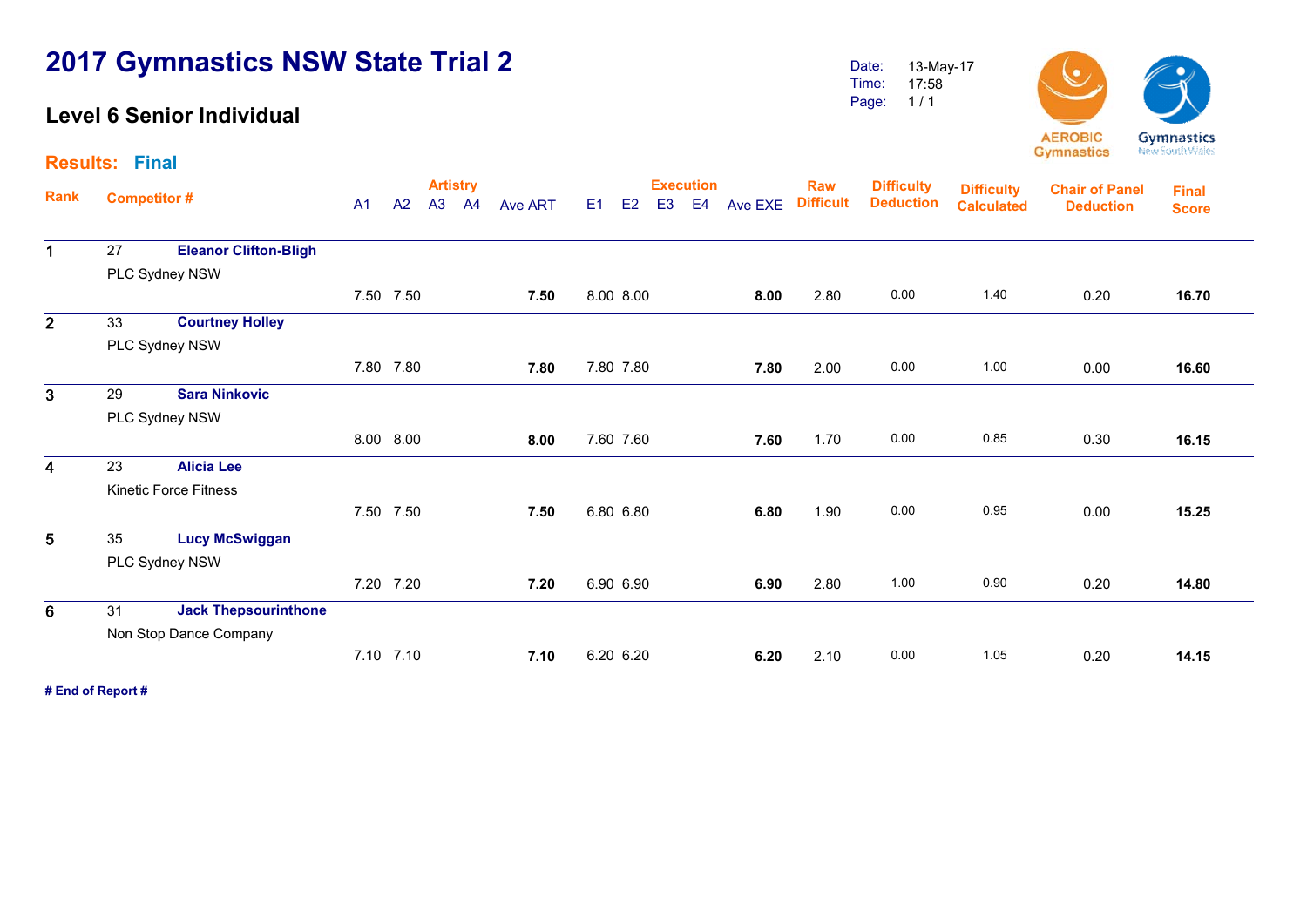### **Level 6 Senior Multiples**

Date: Time: Page: 13-May-17 17:51 1 / 1



|      | <b>Results: Final</b> |                                             |                |           |                |                       |         |      |           |                |                        |         |                         |                                       |                                        |                                           |                              |  |
|------|-----------------------|---------------------------------------------|----------------|-----------|----------------|-----------------------|---------|------|-----------|----------------|------------------------|---------|-------------------------|---------------------------------------|----------------------------------------|-------------------------------------------|------------------------------|--|
| Rank | <b>Competitor#</b>    |                                             | A <sub>1</sub> | A2        | A <sub>3</sub> | <b>Artistry</b><br>A4 | Ave ART | E1 = | E2        | E <sub>3</sub> | <b>Execution</b><br>E4 | Ave EXE | Raw<br><b>Difficult</b> | <b>Difficulty</b><br><b>Deduction</b> | <b>Difficulty</b><br><b>Calculated</b> | <b>Chair of Panel</b><br><b>Deduction</b> | <b>Final</b><br><b>Score</b> |  |
|      | 5                     | <b>Lucy McSwiggan, Courtney Holley</b>      |                |           |                |                       |         |      |           |                |                        |         |                         |                                       |                                        |                                           |                              |  |
|      |                       | PLC Sydney NSW                              |                |           |                |                       |         |      |           |                |                        |         |                         |                                       |                                        |                                           |                              |  |
|      |                       |                                             |                | 7.80 7.80 |                |                       | 7.80    |      | 6.40 6.40 |                |                        | 6.40    | 1.90                    | 0.00                                  | 0.95                                   | 0.00                                      | 15.15                        |  |
| 2    | 3                     | Eliza Johnston, Skye DeGouveia, Keira Hajek |                |           |                |                       |         |      |           |                |                        |         |                         |                                       |                                        |                                           |                              |  |
|      |                       | Oatley RSL Youth club                       |                |           |                |                       |         |      |           |                |                        |         |                         |                                       |                                        |                                           |                              |  |
|      |                       |                                             |                | 7.20 7.20 |                |                       | 7.20    |      | 5.50 5.50 |                |                        | 5.50    | 1.00                    | 0.00                                  | 0.50                                   | 0.00                                      | 13.20                        |  |
|      |                       |                                             |                |           |                |                       |         |      |           |                |                        |         |                         |                                       |                                        |                                           |                              |  |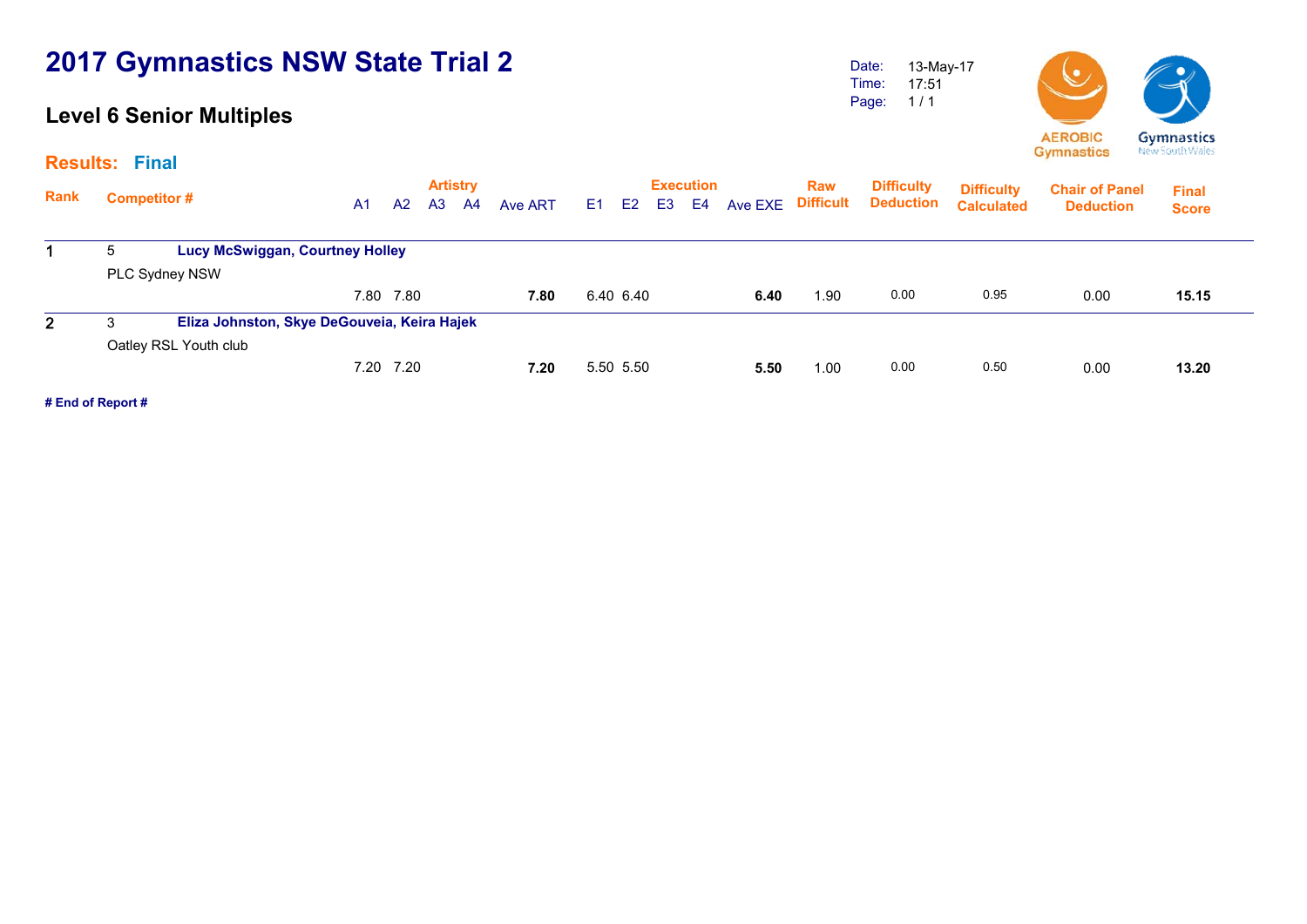### **Level 7 Intermediate Individual**

Date: Time: Page: 13-May-17 18:00 1 / 1



|                                 |                    |    |                |                        |                 |    |                |      |                        |      | <b>Raw</b>       | <b>Difficulty</b> |                   | <b>Chair of Panel</b> | <b>Final</b> |
|---------------------------------|--------------------|----|----------------|------------------------|-----------------|----|----------------|------|------------------------|------|------------------|-------------------|-------------------|-----------------------|--------------|
| Rank<br><b>Amy Waters</b><br>37 | A <sub>1</sub>     | A2 | A <sub>3</sub> | A4                     | Ave ART         | E1 | E <sub>2</sub> | E3 I | E4                     |      |                  | <b>Deduction</b>  | <b>Calculated</b> | <b>Deduction</b>      | <b>Score</b> |
|                                 |                    |    |                |                        |                 |    |                |      |                        |      |                  |                   |                   |                       |              |
|                                 |                    |    |                |                        |                 |    |                |      |                        |      |                  |                   |                   |                       |              |
| Sydney West Gymsports           |                    |    |                |                        |                 |    |                |      |                        |      |                  |                   |                   |                       |              |
|                                 |                    |    |                |                        | 8.30            |    |                |      |                        | 7.30 | 2.80             | 0.00              | 1.40              | 0.00                  | 17.00        |
| <b>Juliah Tolentino</b><br>39   |                    |    |                |                        |                 |    |                |      |                        |      |                  |                   |                   |                       |              |
| <b>Kinetic Force Fitness</b>    |                    |    |                |                        |                 |    |                |      |                        |      |                  |                   |                   |                       |              |
|                                 |                    |    |                |                        | 8.00            |    |                |      |                        | 6.90 | 3.40             | 0.00              | 1.70              | 0.10                  | 16.50        |
|                                 | <b>Competitor#</b> |    |                | 8.30 8.30<br>8.00 8.00 | <b>Artistry</b> |    |                |      | 7.30 7.30<br>6.90 6.90 |      | <b>Execution</b> |                   | Ave EXE Difficult | <b>Difficulty</b>     |              |

**# End of Report #**

**Results: Final**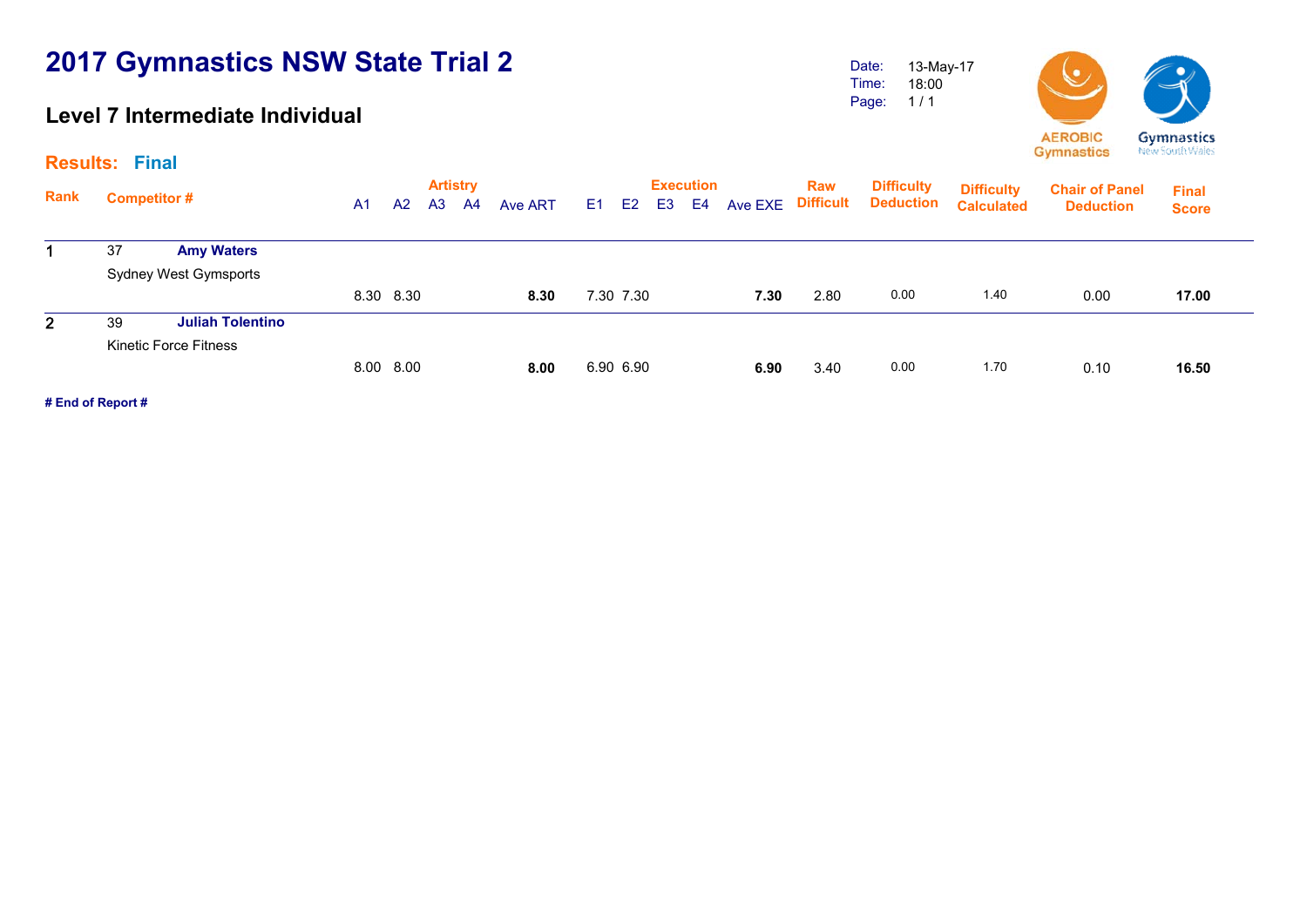### **Level 7 Senior Individial**

Page: 18:01 1 / 1



**Artistry Execution Rank**Execution Raw Difficulty <sub>Diffic</sub>ulty<br>A1 A2 A3 A4 Ave ART E1 E2 E3 E4 Ave EXE Difficult Deduction <sub>Calculate</sub> **Chair of Panel Deduction Final Score Difficulty Deduction Difficulty Calculated**1 41 **Nikita Lloyd** PLC Sydney NSW 8.10 8.10 **8.10** 7.40 7.40 **7.40** 3.70 0.00 1.85 0.00 **17.35**17.35 2 40 **Grace Kleppich** PLC Sydney NSW 7.70 7.70 **7.70** 6.60 6.60 **6.60** 2.60 0.00 1.30 0.00 **15.60**15.60

**# End of Report #**

**Results: Final**

Date: Time: 13-May-17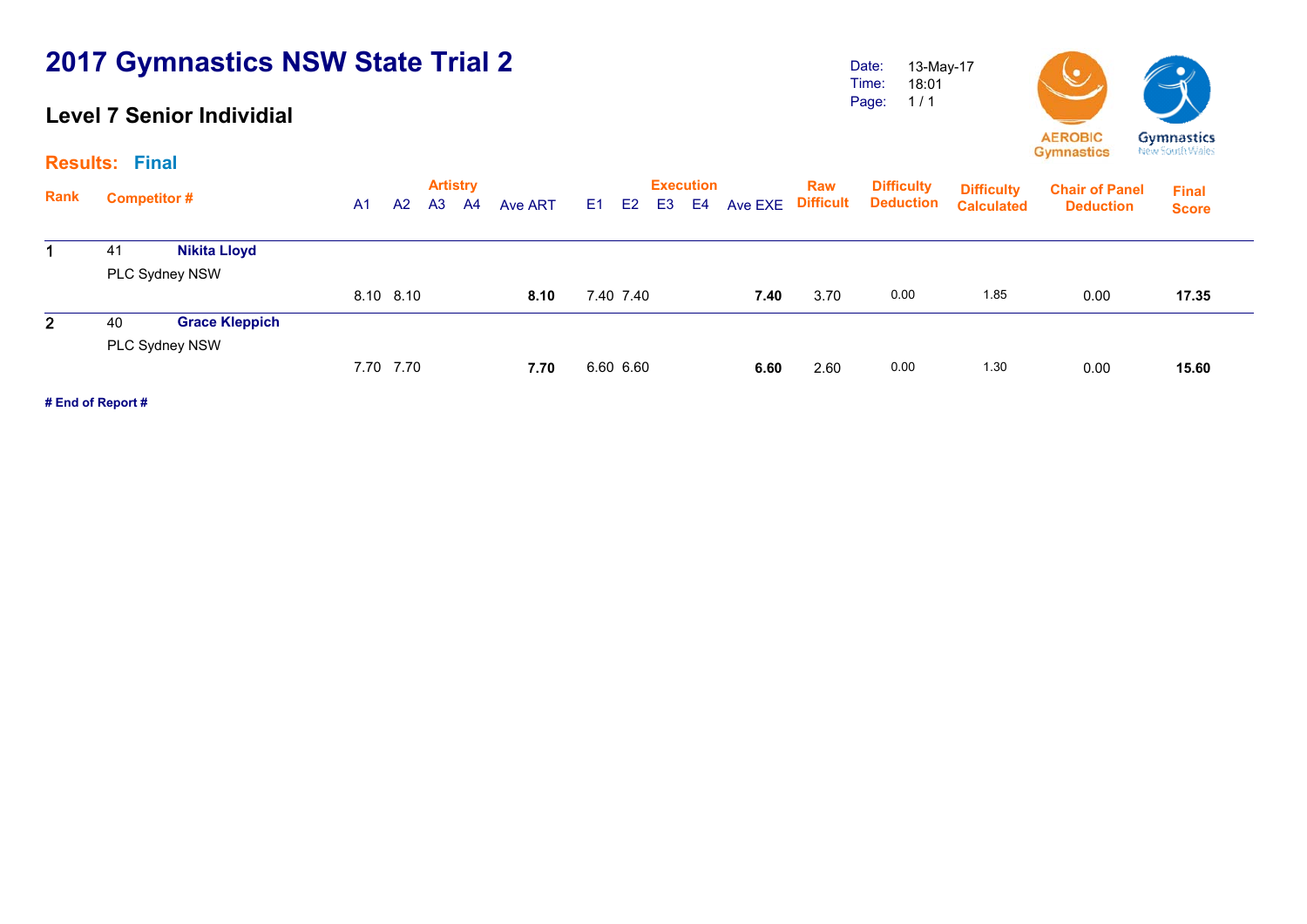### **Level 7 Senior Multiples**

Date: Time: Page: 13-May-17 17:54 1 / 1



|             | <b>Results: Final</b>        |                |    |                       |    |         |           |    |                        |      |                                        |                                       |                                        |                                           |                              |  |
|-------------|------------------------------|----------------|----|-----------------------|----|---------|-----------|----|------------------------|------|----------------------------------------|---------------------------------------|----------------------------------------|-------------------------------------------|------------------------------|--|
| <b>Rank</b> | <b>Competitor#</b>           | A <sub>1</sub> | A2 | <b>Artistry</b><br>A3 | A4 | Ave ART | E1 E2     | E3 | <b>Execution</b><br>E4 |      | <b>Raw</b><br><b>Ave EXE Difficult</b> | <b>Difficulty</b><br><b>Deduction</b> | <b>Difficulty</b><br><b>Calculated</b> | <b>Chair of Panel</b><br><b>Deduction</b> | <b>Final</b><br><b>Score</b> |  |
|             | Nikita Lloyd, Grace Kleppich |                |    |                       |    |         |           |    |                        |      |                                        |                                       |                                        |                                           |                              |  |
|             | PLC Sydney NSW               | 8.60 8.60      |    |                       |    | 8.60    | 7.10 7.10 |    |                        | 7.10 | 4.20                                   | 0.00                                  | 2.10                                   | 0.00                                      | 17.80                        |  |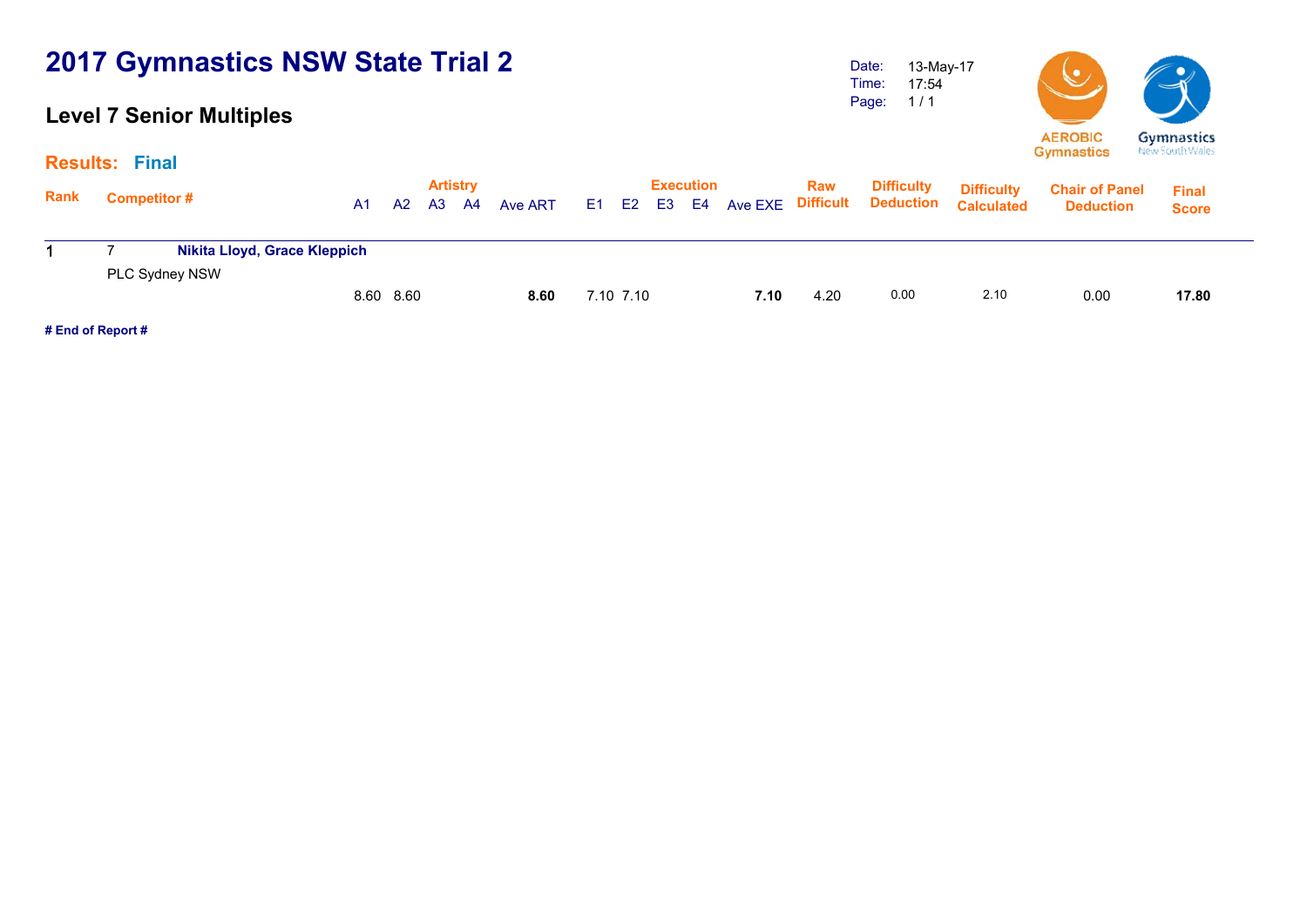### **National Development International Ind**

**ividual**

#### **Results: Final**

|             | Results: Final      |                              |           |    |                              |      |         |           |           |      |      |                   |                                                                         |                                           |                              |  |
|-------------|---------------------|------------------------------|-----------|----|------------------------------|------|---------|-----------|-----------|------|------|-------------------|-------------------------------------------------------------------------|-------------------------------------------|------------------------------|--|
| <b>Rank</b> | <b>Competitor #</b> |                              | A1        | A2 | <b>Artistry</b><br><b>A3</b> | - A4 | Ave ART |           | Execution |      | Raw  | <b>Difficulty</b> | <b>Difficulty</b><br>E1 E2 E3 E4 Ave EXE Difficult Deduction Calculated | <b>Chair of Panel</b><br><b>Deduction</b> | <b>Final</b><br><b>Score</b> |  |
|             |                     |                              |           |    |                              |      |         |           |           |      |      |                   |                                                                         |                                           |                              |  |
|             | 237                 | <b>Angelina Fok</b>          |           |    |                              |      |         |           |           |      |      |                   |                                                                         |                                           |                              |  |
|             |                     | <b>Kinetic Force Fitness</b> |           |    |                              |      |         |           |           |      |      |                   |                                                                         |                                           |                              |  |
|             |                     |                              | 7.00 7.00 |    |                              |      | 7.00    | 7.80 7.80 |           | 7.80 | 1.00 | 0.00              | 0.50                                                                    | 0.30                                      | 15.00                        |  |
|             |                     |                              |           |    |                              |      |         |           |           |      |      |                   |                                                                         |                                           |                              |  |

**# End of Report #**

Date: Time: Page: 13-May-17 18:08 1 / 1

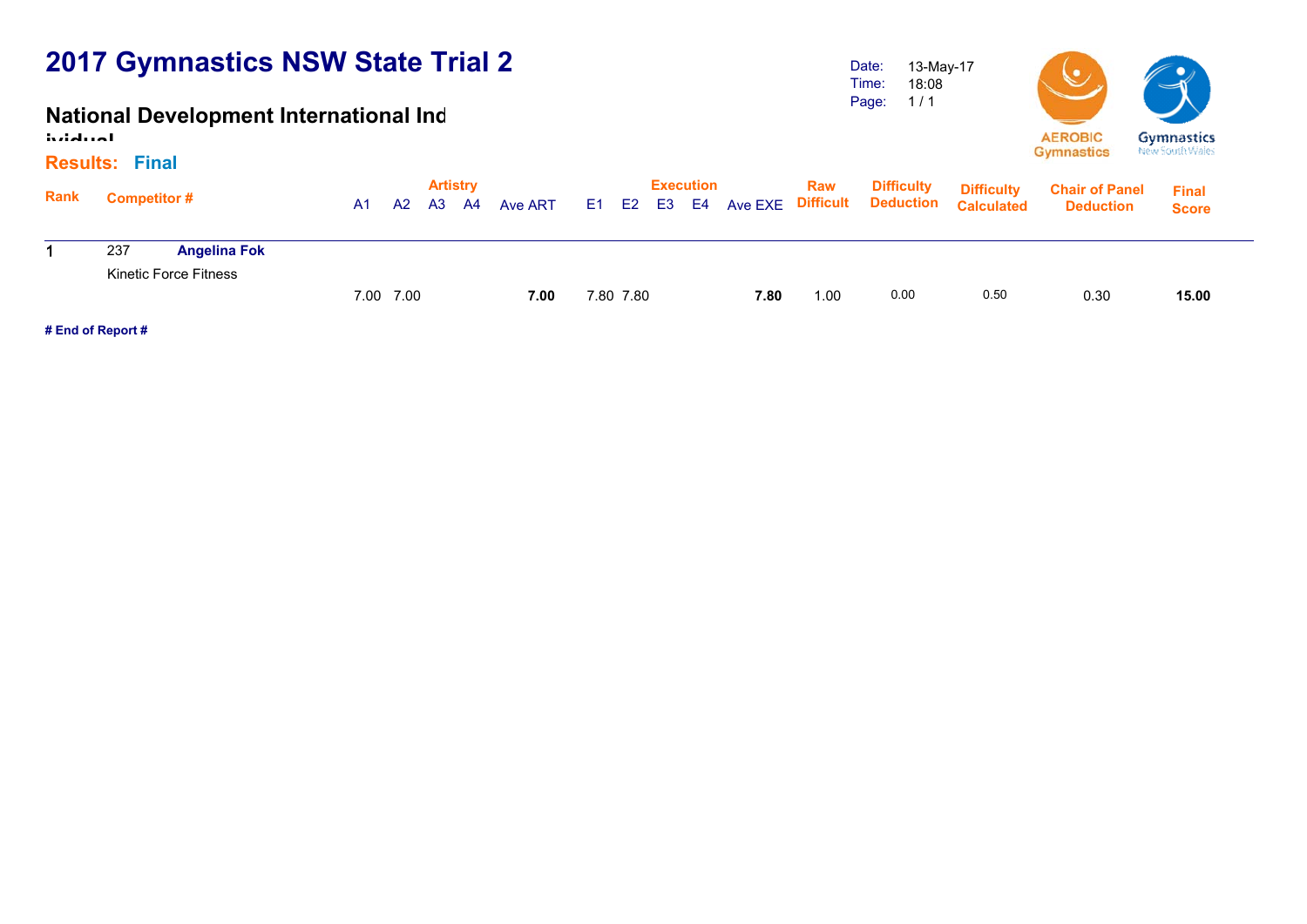### **Age Group 2 Individual Female**

Page: 18:09 1 / 1



**Artistry Execution Rank**Execution Raw Difficulty <sub>Diffic</sub>ulty<br>A1 A2 A3 A4 Ave ART E1 E2 E3 E4 Ave EXE Difficult Deduction <sub>Calculate</sub> **Chair of Panel DeductionDeduction Deduction Results: Final Final Score Difficulty Difficulty Calculated**1 243 **Matilda Narvo** North Coast Gymnastics 8.10 8.10 **8.10** 8.10 8.10 **8.10** 4.30 0.00 2.15 0.00 **18.35**18.35 2 245 **Madison Swan** PLC Sydney NSW 7.50 7.50 **7.50** 7.60 7.60 **7.60** 3.70 0.00 1.85 0.10 **16.85**16.85 3 241 **Elian Jabbour** Kinetic Force Fitness 7.70 7.70 **7.70** 7.20 7.20 **7.20** 3.70 0.00 1.85 0.00 **16.75**16.75 4 247 **Madison Rogers** PLC Sydney NSW 6.60 6.60 **6.60** 6.40 6.40 **6.40** 2.10 0.00 1.05 0.00 **14.05**14.05

**# End of Report #**

Date: Time: 13-May-17